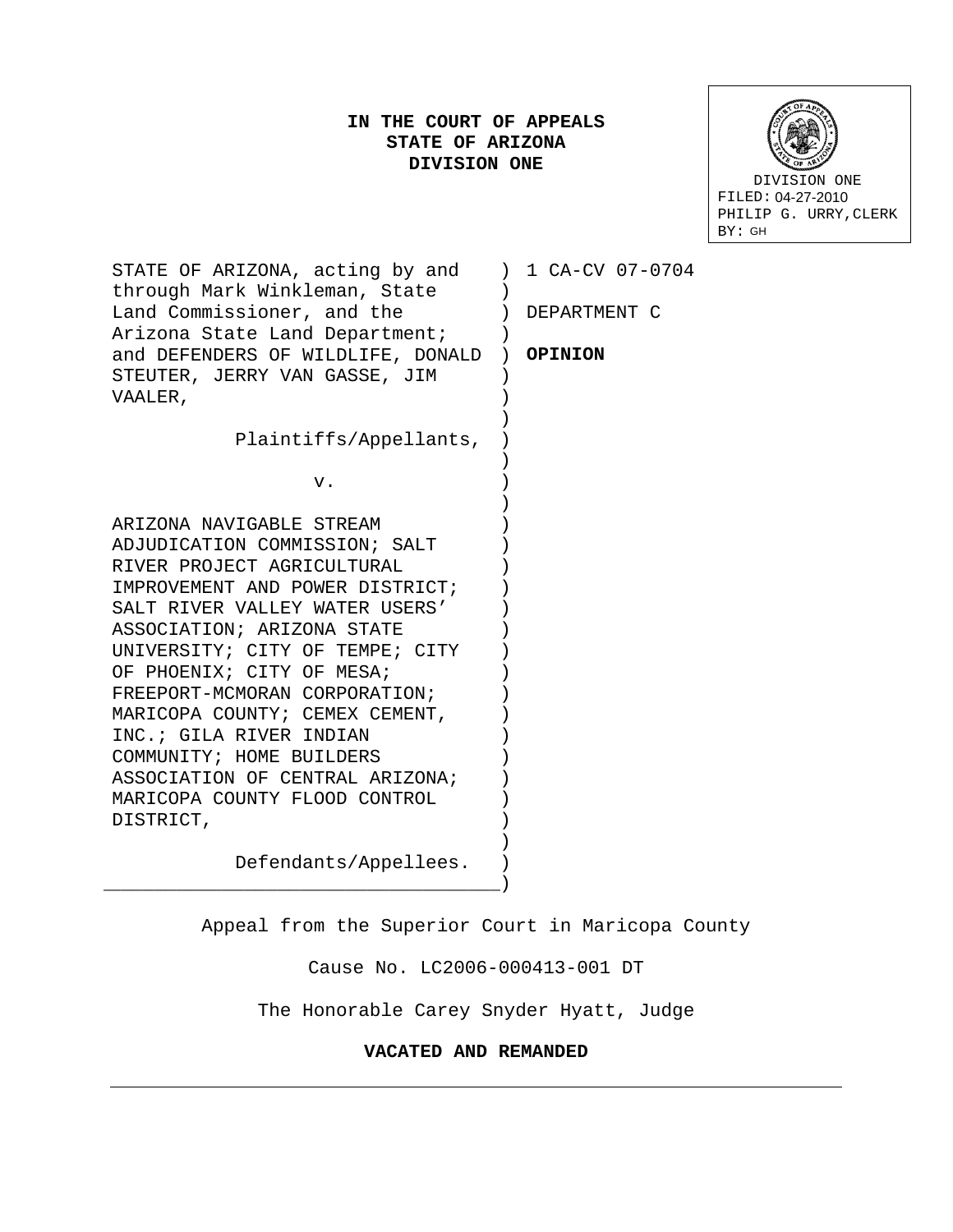Terry Goddard, Attorney General extending the Phoenix By Joy L. Hernbrode, Assistant Attorney General Laurie A. Hachtel, Assistant Attorney General Attorneys for Plaintiff/Appellant State of Arizona Arizona Center for Law in the Public Interest Tucson By Joy E. Herr-Cardillo Timothy M. Hogan Attorneys for Plaintiffs/Appellants Defenders of Wildlife, Donald Steuter, Jerry Van Gasse, and Jim Vaaler Jennings, Haug & Cunningham, L.L.P.<br>By Curtis A. Jennings By Curtis A. Jennings Attorneys for Defendant/Appellee Arizona Navigable Stream Adjudication Commission Salmon, Lewis & Weldon, P.L.C.<br>By John B. Weldon, Jr. John B. Weldon, Jr. Mark A. McGinnis Rebecca C. Goldberg Attorneys for Defendants/Appellees Salt River Project Agricultural Improvement and Power District and Salt River Valley Water Users' Association Moyes Sellers & Sims, Ltd.<br>By Steve L. Wene Steve L. Wene Attorneys for Defendant/Appellee Arizona Board of Regents acting on behalf of Arizona State University Tempe City Attorney's Office Tempe By Charlotte Benson Attorneys for Defendant/Appellee City of Tempe Engelman Berger, P.C. Phoenix By William H. Anger Attorneys for Defendant/Appellee City of Mesa Ryley, Carlock & Applewhite, P.A. The Phoenix By Cynthia M. Chandley L. William Staudenmaier, III Michael T. Kafka Attorneys for Defendant/Appellee Freport-McMoRan Corporation Lewis and Roca, L.L.P.<br>By Carla Consoli Carla Consoli Attorneys for Defendant/Appellee Cemex Cement, Inc.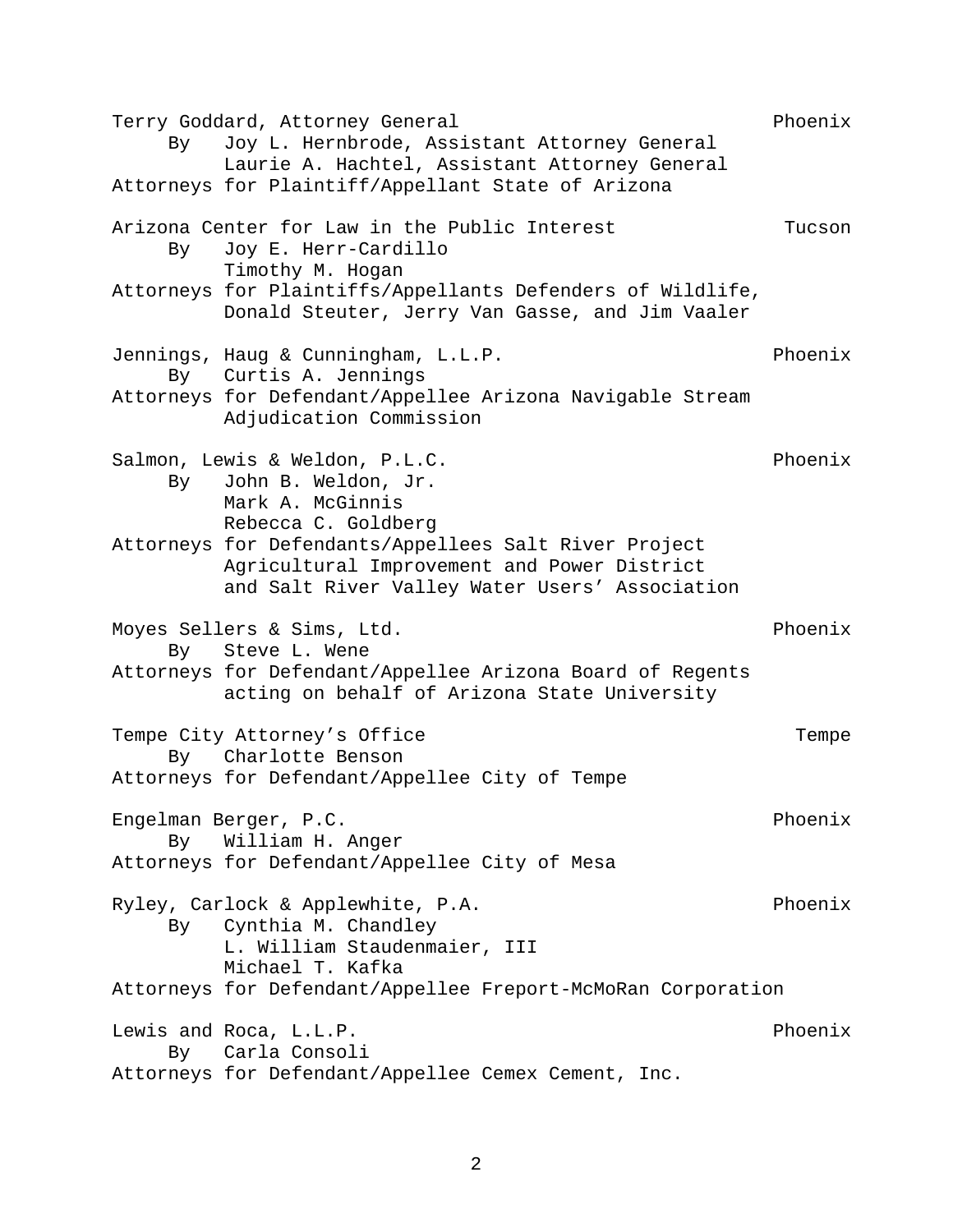Jennifer K. Giff, General Counsel, Sacaton Sacaton Gila River Indian Community By John T. Hestand Timothy L. Pierson Ruth E. Koester Ann Marie Chischilly Attorneys for Defendant/Appellee Gila River Indian Community Mariscal, Weeks, McIntyre & Friedlander, P.A. Phoenix By Gary L. Birnbaum James T. Braselton Barry R. Sanders Attorneys for *Amicus Curiae* Land Title Association of Arizona

## **W I N T H R O P**, Presiding Judge

**¶1** This appeal involves the long-standing battle to determine who owns the beds of rivers ("bedlands") within the State of Arizona. At specific issue are the bedlands of the Lower Salt River (a/k/a "the River"), which runs from Granite Reef Dam above Phoenix through the highly populated Salt River Valley to the confluence with the Gila River. The crucial question to be resolved is whether the River was navigable in its ordinary and natural condition. $1$  If it was navigable, title to the bedlands passed to the State from the federal government at statehood on February 14, 1912, and the State retains title

<span id="page-2-0"></span> $\mathbf{1}$ Arizona Revised Statutes ("A.R.S.") section 37-1101(5) (2003) defines navigability as follows:

<sup>&</sup>quot;Navigable" or "navigable watercourse" means a watercourse that was in existence on February 14, 1912, and at that time was used or was susceptible to being used, in its ordinary and natural condition, as a highway for commerce, over which trade and travel were or could have been conducted in the customary modes of trade and travel on water.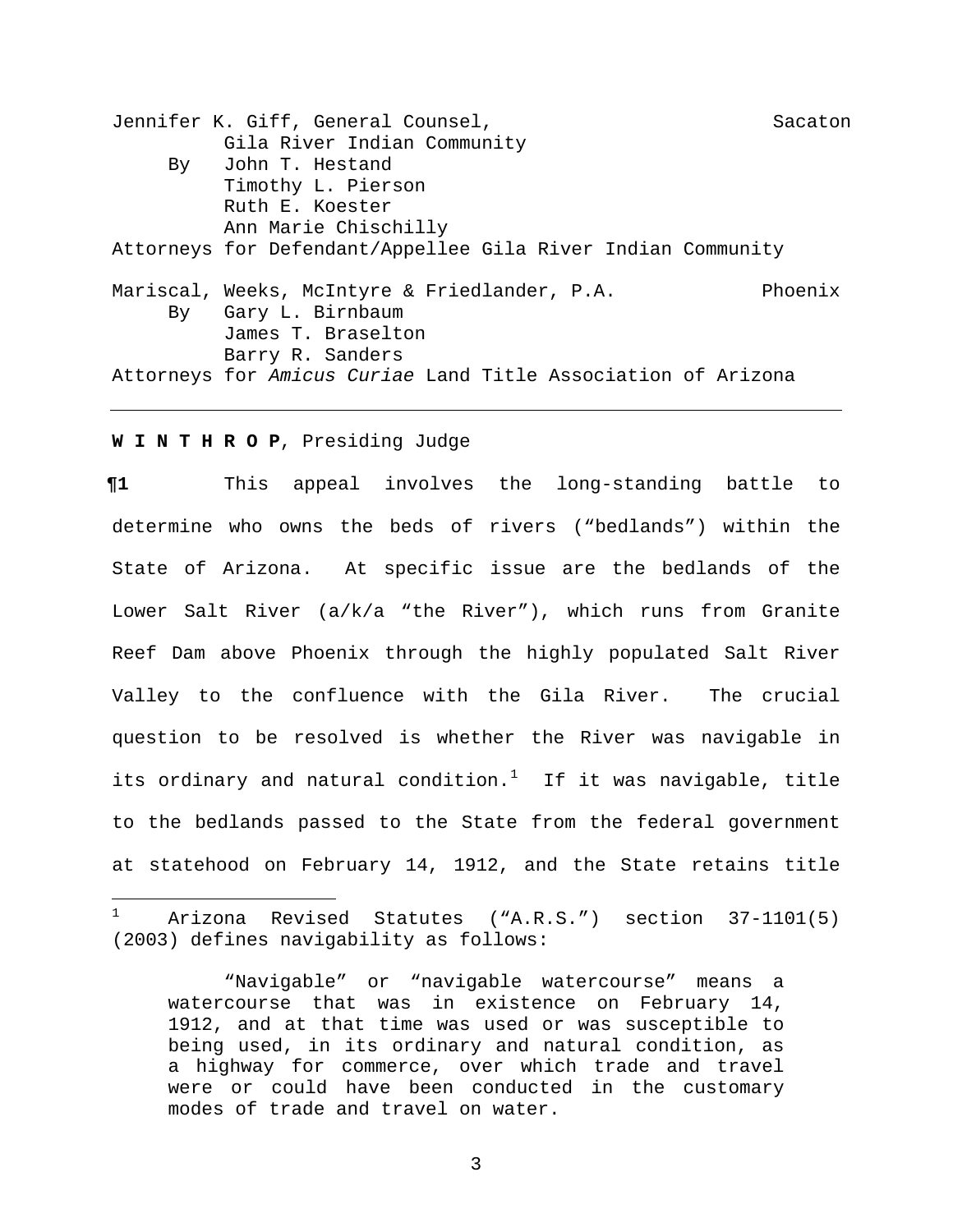to those bedlands. If the River was not navigable, the neighboring riparian owners hold title. The Arizona Navigable Stream Adjudication Commission ("ANSAC" or "the Commission"), which is charged by statute with making the navigability determination, *see* A.R.S. §§ 37-1121 (Supp. 2009), -1123(A) (2003), -1128(A) (Supp. 2009), determined that the River was not navigable. Plaintiffs - the State of Arizona, Defenders of Wildlife, and others (collectively "Appellants") - appeal from the superior court's judgment affirming ANSAC's determination. Because we agree with Appellants that ANSAC misapplied a pertinent test for determining navigability, and the superior court erred in affirming ANSAC's administrative decision, we vacate and remand for further proceedings consistent with this decision.

### **FACTS AND PROCEDURAL HISTORY**

**¶2** On February 14, 1912 - the instant it achieved the constitutional status of a state - Arizona acquired title to all lands below the high-water mark $^2$  $^2$  in all navigable watercourses

<span id="page-3-0"></span> $\overline{a}$ <sup>2</sup> Arizona Revised Statutes § 37-1101(6) defines the highwater mark as follows:

<sup>&</sup>quot;Ordinary high watermark" means the line on the banks of a watercourse established by fluctuations of water and indicated by physical characteristics, such as a clear natural line impressed on the bank,<br>shelving, changes in the character of the soil, shelving, changes in the character of destruction of terrestrial vegetation or the presence of litter and debris, or by other appropriate means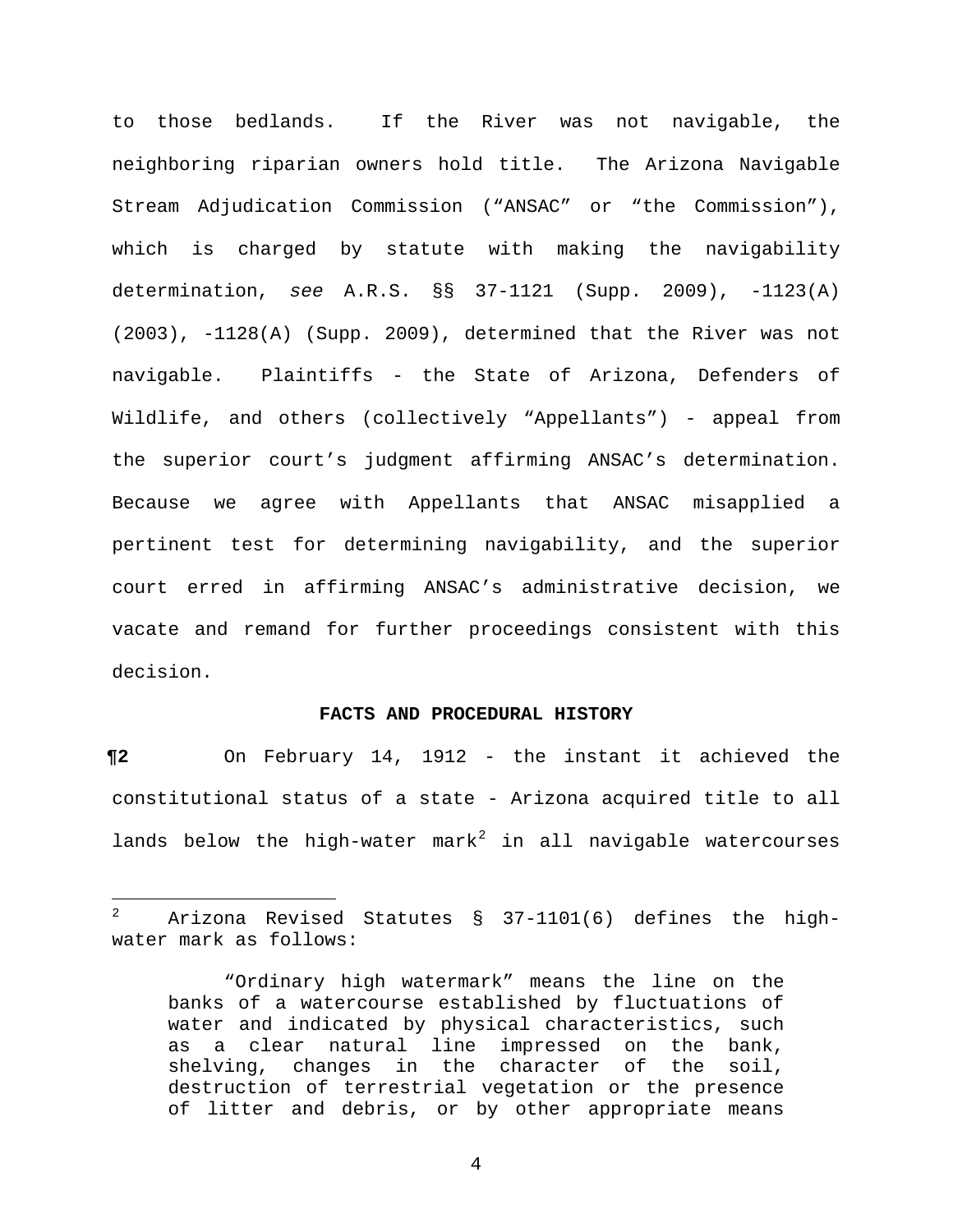within its boundaries pursuant to the equal footing doctrine. $^3$  $^3$ *Ariz. Ctr. for Law in the Pub. Interest v. Hassell*, 172 Ariz. 356, 359-60, 837 P.2d 158, 161-62 (App. 1991). However, determination of Arizona's title to the bedlands has lagged almost a century behind the State's admission to the Union because, until 1985, the only watercourse in which the State asserted an equal footing claim was the Colorado River. *Id*. at 360, 837 P.2d at 162 (citing *Land Dep't v. O'Toole*, 154 Ariz. 43, 46, 739 P.2d 1360, 1363 (App. 1987)). In 1985, the State claimed title to the beds of all Arizona watercourses that were navigable when Arizona became a state. *Id*. at 359-60, 837 P.2d at 161-62.

**¶3** In 1987, the Arizona Legislature responded to the State's assertion of title by passing House Bill ("H.B.") 2017, "which attempted to relinquish most of the state's interest in Arizona's watercourse bedlands." *Defenders of Wildlife*, 199 Ariz. at 416, ¶ 3, 18 P.3d at 727. The legislation quitclaimed,

that consider the characteristics of the surrounding areas. Ordinary high watermark does not mean the line reached by unusual floods.

Ĩ.

<span id="page-4-0"></span><sup>3</sup> "Under the equal footing doctrine, on the day in which individual states enter the Union, title to the lands under territorial navigable watercourses is transferred from the federal government to the newly-established state government." *Defenders of Wildlife v. Hull*, 199 Ariz. 411, 415, ¶ 2, 18 P.3d 722, 726 (App. 2001) (citations omitted). The doctrine applies to vest title in the State to the bedlands of only those watercourses that meet the navigability test at statehood. *Id*. at 418, ¶ 13, 18 P.3d at 729.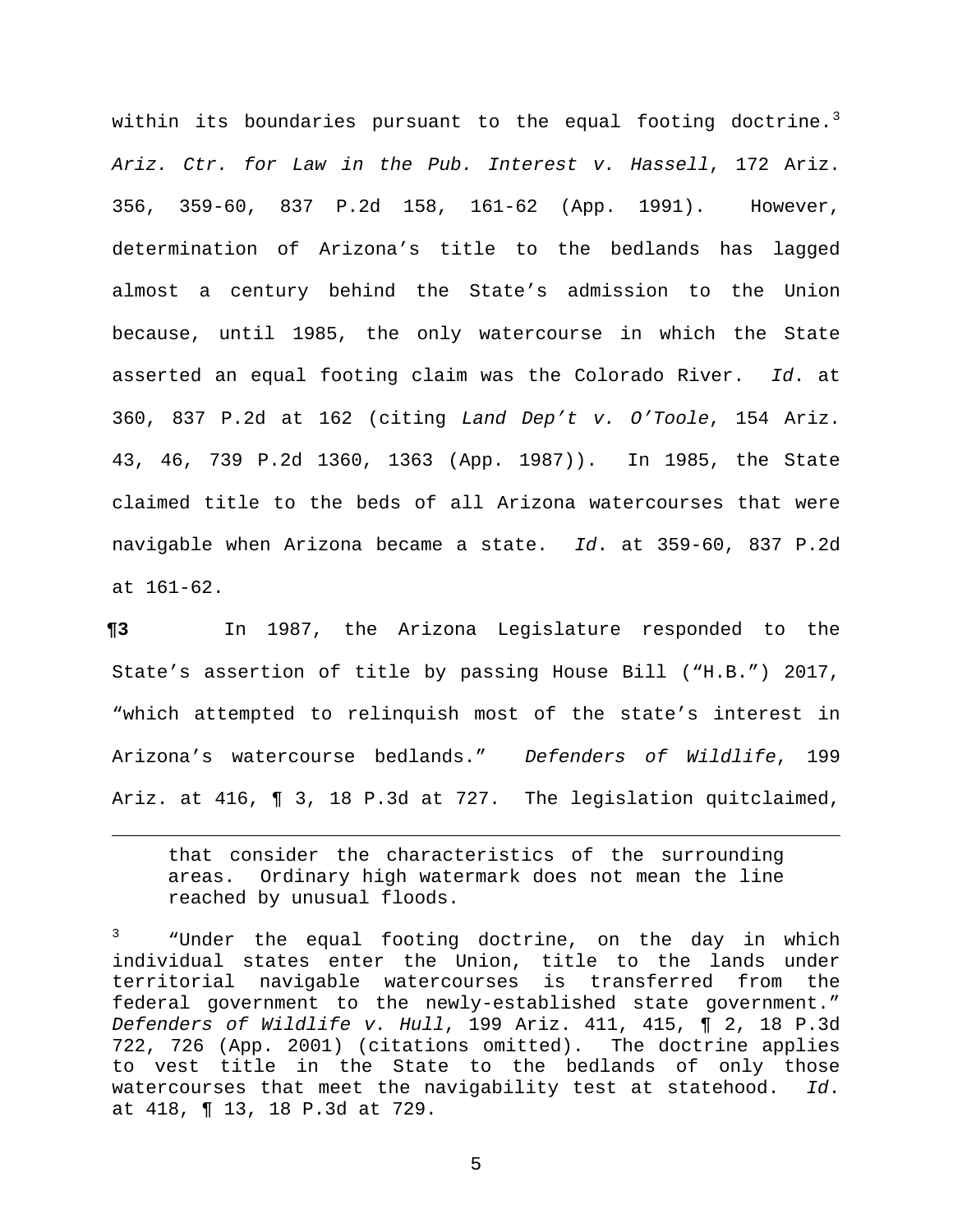without compensation, the bedlands of all rivers in the State except those of the Colorado, Gila, Salt, and Verde rivers. *Hassell*, 172 Ariz. at 360, 837 P.2d at 162. The legislation also allowed record titleholders of lands in or near the beds of the Gila, Salt, or Verde Rivers to obtain a quitclaim deed from the State for twenty-five dollars per acre. *Id*. The money received from these quitclaims was to be aggregated in a fund to be used to acquire land in riparian areas for public benefit. *Id*. The legislation further provided that "the public has the right to recreational use of surface waters between the current ordinary high water marks of a watercourse that was navigable as of February 14, 1912 without regard to the ownership of the bed." *Id*. (quoting former A.R.S. § 37-1104(A) (Supp. 1990)).

**¶4** The legislation was challenged in a lawsuit and, after the superior court entered summary judgment in favor of the defendants, this court reversed that judgment and remanded. *Id*. at 372, 837 P.2d at 174. We determined that, under the equal footing doctrine, the State holds title to the land located under its navigable waterways in trust for its citizens. *Id*. at 359-60, 364-65, 837 P.2d at 161-62, 166-67. Because H.B. 2017 failed in part to provide a mechanism for particularized assessment of the validity and value of the equal footing claims it relinquished, and we found substantial evidence in the record that might support a finding of navigability of rivers and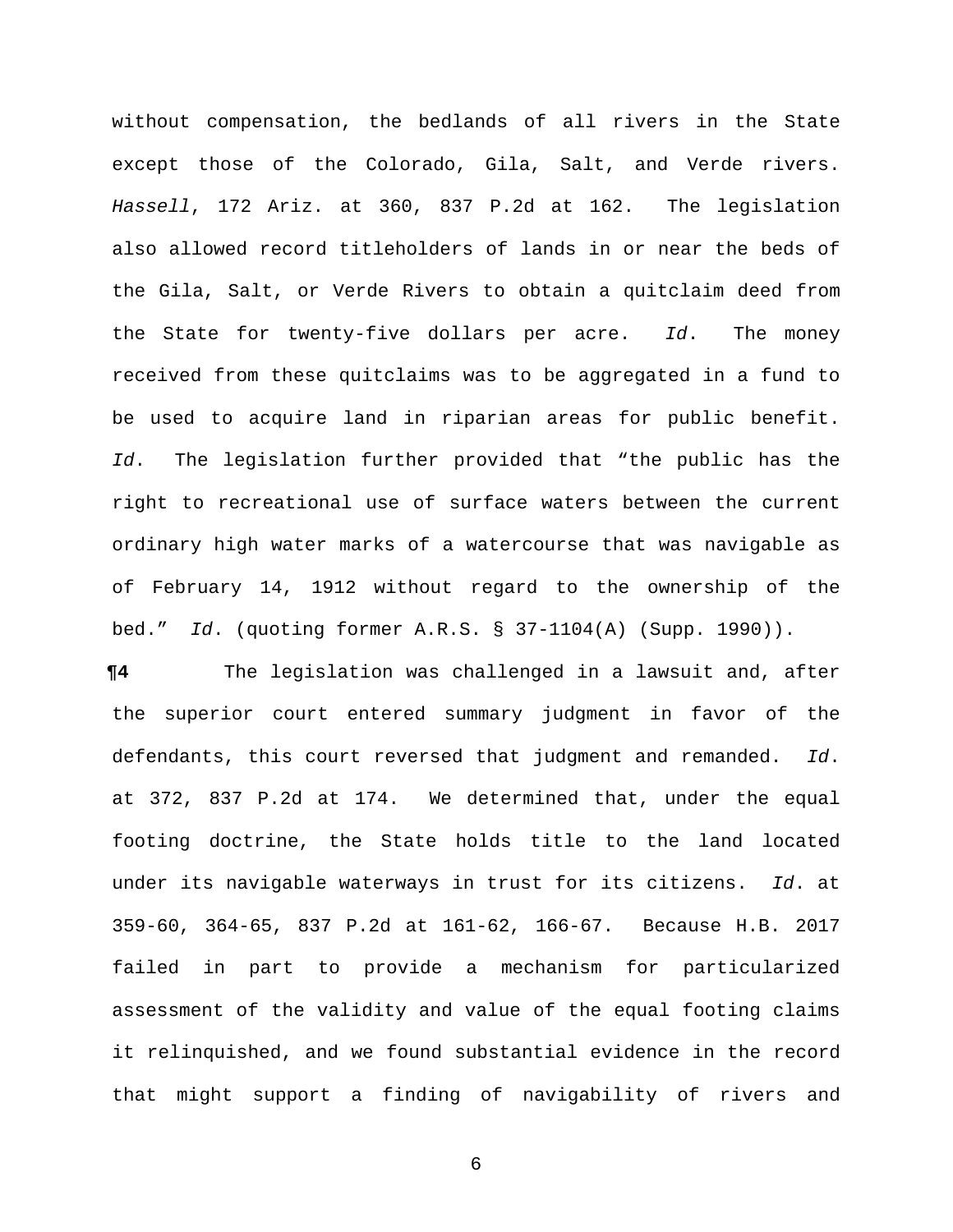streams other than the Colorado River, we held that the legislation violated the public trust doctrine<sup>[4](#page-6-0)</sup> and the Arizona Constitution's gift clause.[5](#page-6-1) *See Hassell*, 172 Ariz. at 363, 369- 72, 837 P.2d at 165, 171-74; *see also Defenders of Wildlife*, 199 Ariz. at 416, ¶ 3, 18 P.3d at 727.

**¶5** As a result of *Hassell*, the Arizona Legislature passed legislation in 1992 to again address the State's claims to the bedlands. *See Defenders of Wildlife*, 199 Ariz. at 416, ¶ 5, 18 P.3d at 727 (citing former A.R.S. §§ 37-1121 to -1131 (1993) (added by 1992 Ariz. Sess. Laws, ch. 297, § 3 (2nd Reg. Sess.)

<span id="page-6-0"></span> $4\overline{ }$ The public trust doctrine restricts the State's ability to dispose of land held in public trust. *See Hassell*, 172 Ariz. at The fundamental reason for this restriction is that the State has a fiduciary duty to its citizens to protect their sovereign resources from the actions of private interests that interfere with public trust purposes. *See Defenders of Wildlife*, 199 Ariz. at 418, ¶ 12, 18 P.3d at "[A] state, as administrator of the trust in navigable waters on behalf of the public, does not have the power to abdicate its role as trustee in favor of private parties." *Hassell*, 172 Ariz. at 366, 837 P.2d at 168 (quoting *Kootenai Envtl. Alliance, Inc. v. Panhandle Yacht Club, Inc.*, 671 P.2d 1085, 1088 (Idaho 1983) (citing *Ill. Cent. R.R. Co. v. Illinois*, 146 U.S. 387 (1892))).

<span id="page-6-1"></span>Article 9, Section 7, of the Arizona Constitution, also known as the gift clause, provides in pertinent part as follows: "Neither the state, nor any county, city, town, municipality, or other subdivision of the state shall ever . . . make any donation or grant, by subsidy or otherwise, to any individual, association, or corporation . . . . " The gift clause was adopted "to prevent governmental bodies from depleting the public treasury by giving advantages to special interests . . . or by engaging in non-public enterprises." *Wistuber v. Paradise Valley Unified Sch. Dist.*, 141 Ariz. 346, 349, 687 P.2d 354, 357 (1984) (citations omitted).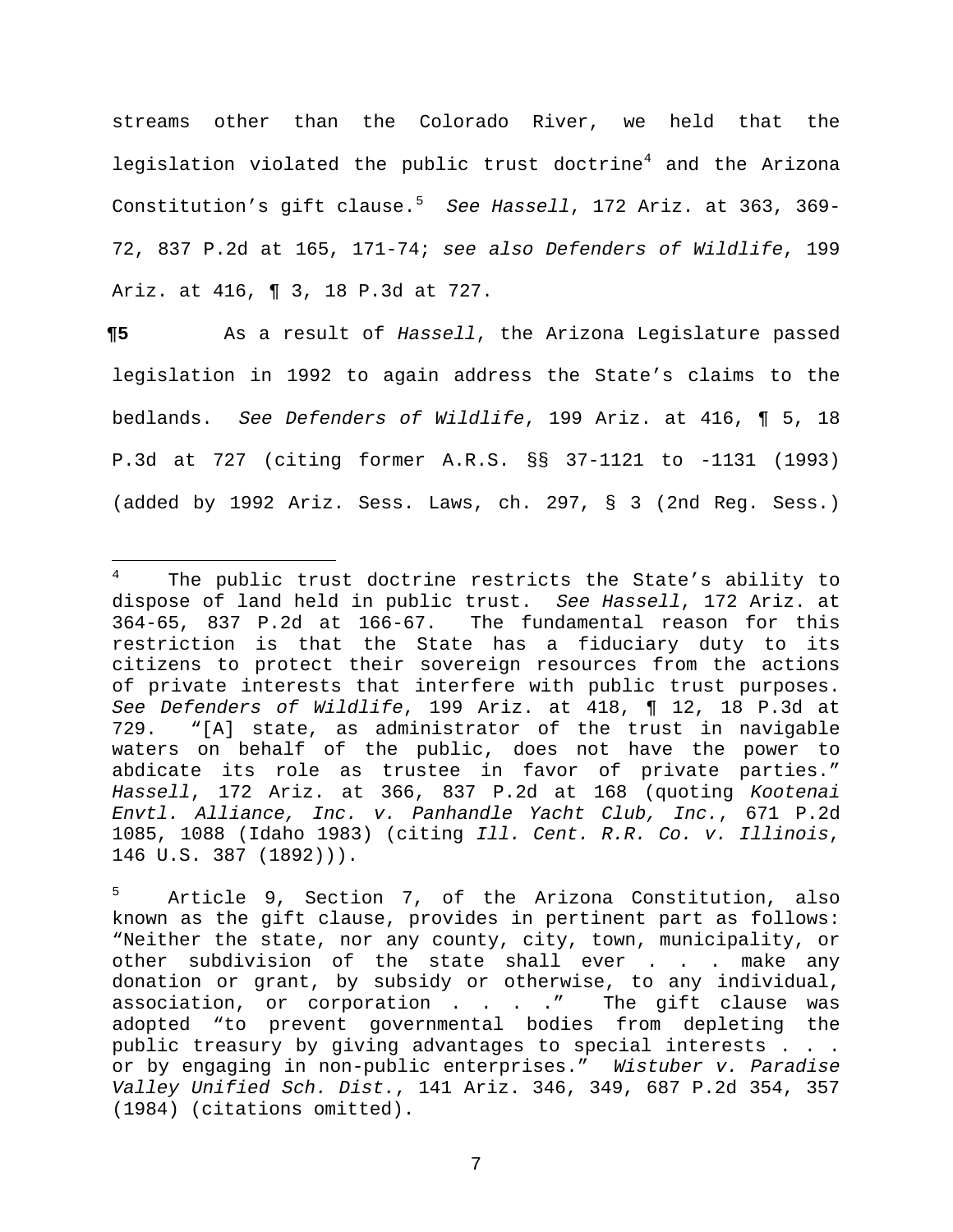(eff. July 7, 1992))). The 1992 legislation established ANSAC and charged it with the responsibility for determining which watercourses were navigable at statehood by hearing evidence presented by the Arizona State Land Department ("ASLD") and the public. *See id*. ANSAC was to then issue a final administrative determination of navigability subject to judicial review. *See* id. The statutory criteria for determining navigability<sup>[6](#page-7-0)</sup> paraphrased the federal test set forth in *The Daniel Ball*, 77 U.S. 557, 563 (1870), *superseded in part by statute as recognized in Rapanos v. United States*, 547 U.S. 715, 723-34 (2006):

Those rivers must be regarded as public navigable rivers in law which are navigable in fact. And they are navigable in fact when they are used, or are susceptible of being used, in their ordinary condition, as highways for commerce, over which trade and travel are or may be conducted in the customary modes of trade and travel on water.

 $\frac{1}{2}$ 

"Navigable" or "navigable watercourse" means a watercourse, or a portion or reach of a watercourse, that was in existence on February 14, 1912, and at that time was used or was susceptible to being used, in its ordinary and natural condition, as a highway for commerce, over which trade and travel were or could have been conducted in the customary modes of trade and travel on water.

In 2001, the statute was renumbered as subsection (5), and the phrase "or a portion or reach of a watercourse" was deleted. *See* 2001 Ariz. Sess. Laws, ch. 166, § 3 (1st Reg. Sess.).

<span id="page-7-0"></span>Former A.R.S. § 37-1101(6) (1993) defined navigability as follows: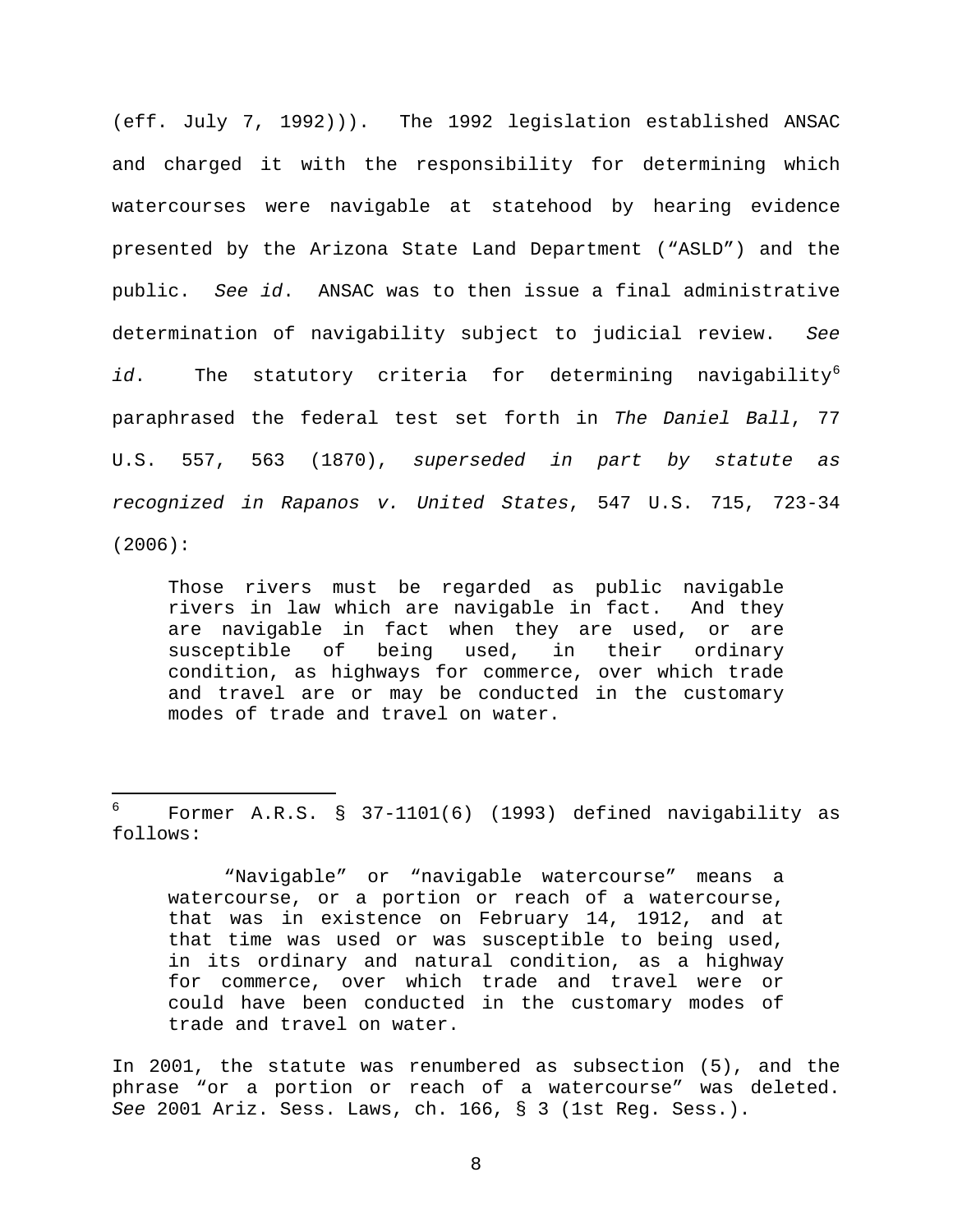**¶6** After collecting information regarding the navigability of Arizona's rivers and streams, ANSAC on November 10, 1993, initially classified the Lower Salt River as having the characteristics of navigability at the time of statehood. *See* A.R.S. §§ 37-1125(A) (1993) (requiring ANSAC to initially classify a watercourse either as having characteristics of possible navigability as of February 14, 1912, or as having no such characteristics), -1126 (1993) (providing for public hearings after initial classification).

**¶7** Soon after ANSAC's initial classification of the River, the legislature made significant changes to the Commission's authority by amending the statutes governing its parameters and procedures, making ANSAC, in effect, "merely a fact-finding, legislative advisory committee." *Defenders of Wildlife*, 199 Ariz. at 416, ¶ 6, 18 P.3d at 727 (citing 1994 Ariz. Sess. Laws, ch. 277, §§ 1-14 (2nd Reg. Sess.) (eff. April 25, 1994)). In addition, the legislature's 1994 amendments subjected ANSAC to more restrictive, specifically-enumerated evidentiary presumptions and requirements when collecting information regarding navigability, effectively ensuring that ANSAC would find most if not all Arizona rivers non-navigable. *See id*. The Arizona Legislature later enacted Senate Bill 1126, which declared that many of Arizona's watercourses - including the Lower Salt, Agua Fria, Hassayampa, and Verde rivers - were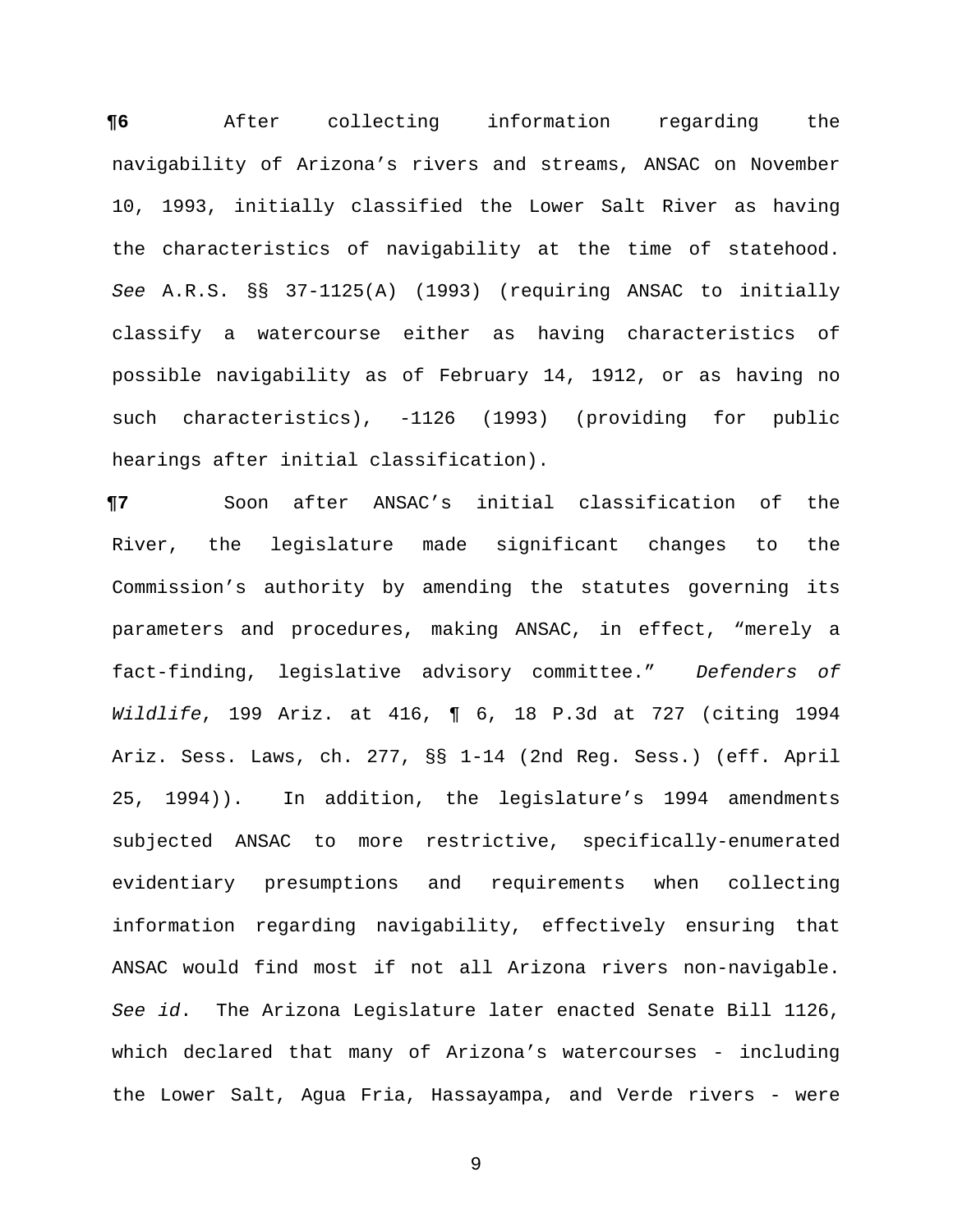non-navigable and disclaimed all rights and title of the State to those waterways. *See* 1998 Ariz. Sess. Laws, ch. 43, § 2 (2nd Reg. Sess.).

**¶8** Defenders of Wildlife, the State, and others challenged the constitutionality of the 1994 amendments, arguing that the new standards for determining navigability were so contrary to the federal test for navigability that the statutes were "'deliberately designed to defeat trust claims' by setting up a framework of tightly-constructed presumptions that make the legislature's non-navigability findings virtually inevitable." *Defenders of Wildlife*, 199 Ariz. at 417, ¶ 10, 18 P.3d at 728. After the trial court granted summary judgment for the defendants, on appeal this court found that the legislature was required to apply the federal *Daniel Ball* standard for determining navigability and that many of the 1994 amendments were inconsistent with the *Daniel Ball* test because they defined the bed of a watercourse from the low-water mark, established "clear and convincing" as the burden of proof for determining navigability, and enacted evidentiary requirements and almost irrefutable presumptions in favor of non-navigability. *Id*. at 420, ¶¶ 18-21, 18 P.3d at 731. This court found that, although then-subsection (6) of A.R.S. § 37-1101 correctly paraphrased the *Daniel Ball* test, the additional requirements that the statutes imposed were invalid. *Id*. at ¶ 21.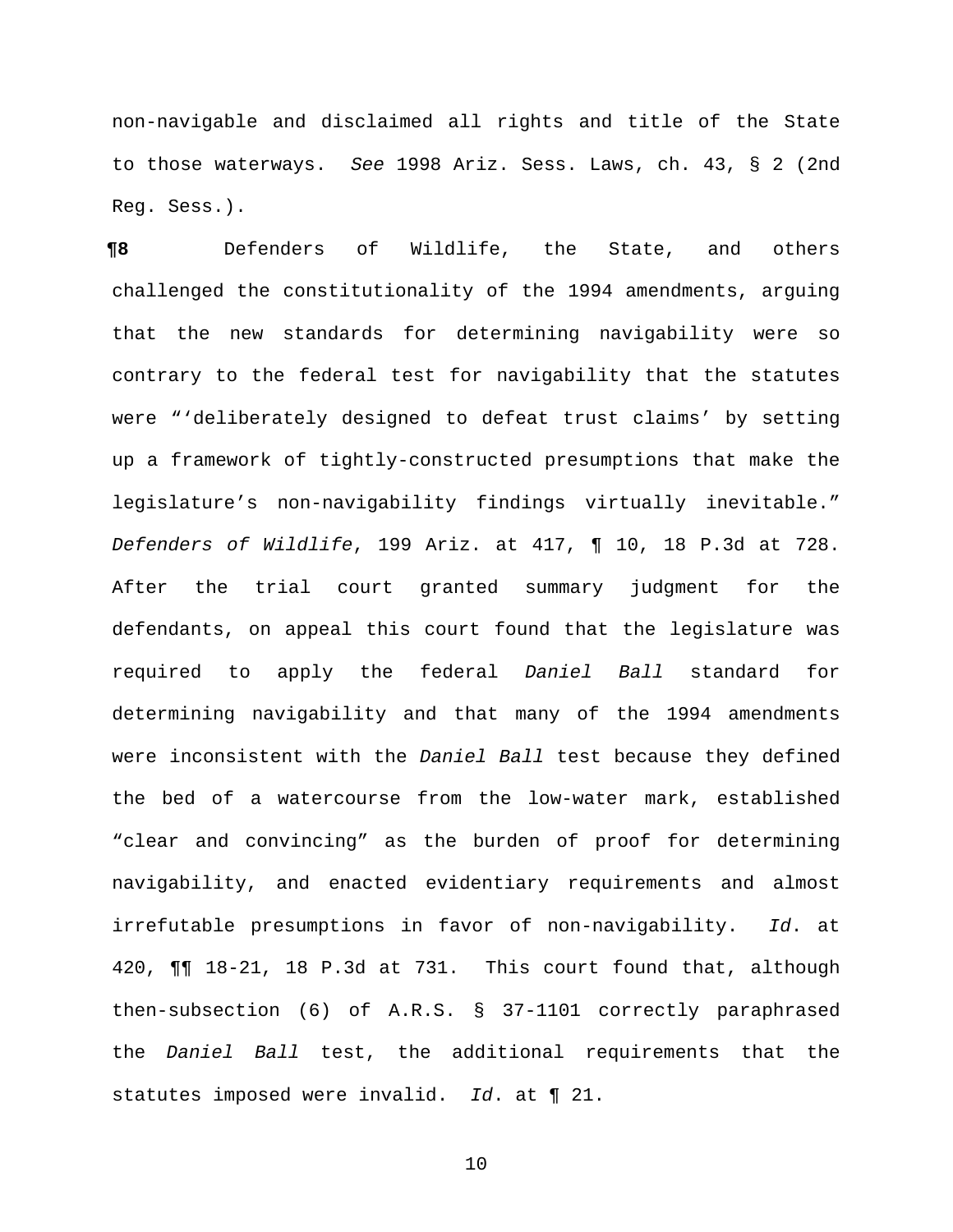**¶9** In response to the *Defenders of Wildlife* decision, the legislature again revised the statutes relating to navigable watercourses, *see* 2001 Ariz. Sess. Laws, ch. 166, § 1 (1st Reg. Sess.), reinstating ANSAC as the adjudicative body responsible for determining navigability, *see* A.R.S. § 37-1122 (2003), and attempting to eliminate the additional requirements that this court had found to be invalid.<sup>[7](#page-10-0)</sup> The revised ANSAC held public evidentiary hearings on the Lower Salt River on April 7 and 8, 2003. *See* A.R.S. §§ 37-1123(A), -1126 (2003). After briefing by the parties, ANSAC determined at a January 27, 2004 public hearing that the River was not navigable as of February 14, 1912. ANSAC issued its final report<sup>[8](#page-10-1)</sup> in September 2005, summarizing its findings and determination as follows:<sup>[9](#page-10-2)</sup>

<span id="page-10-1"></span><sup>8</sup> A copy of the report may be viewed at [www.azstreambeds.com.](http://www.azstreambeds.com/)

<span id="page-10-0"></span> $7<sup>7</sup>$ <sup>7</sup> Included among the revisions made by the legislature in response to the *Defenders of Wildlife* decision was the deletion of subsection (F) of A.R.S. § 37-1128. *See* 2001 Ariz. Sess. Laws, ch. 166, § 9 (1st Reg. Sess.). Subsection (F), which had been added as part of the 1994 amendments, *see* 1994 Ariz. Sess. Laws, ch. 277, § 9 (2nd Reg. Sess.), had provided: "In finding whether a watercourse was navigable, the commission shall consider the existence of dams and diversions of water and the impact of other human uses that existed or occurred at the time of statehood as part of the ordinary and natural condition of the watercourse."

<span id="page-10-2"></span><sup>9</sup> In conducting the "particularized assessment" required to determine whether the River was navigable, *see Hassell*, 172 Ariz. at 371, 837 P.2d at 173, ANSAC was required to make its determination "in writing with sufficient documentation and<br>detail to confirm the rationale and basis for the detail to confirm the rationale and determination." A.R.S. § 37-1128(C).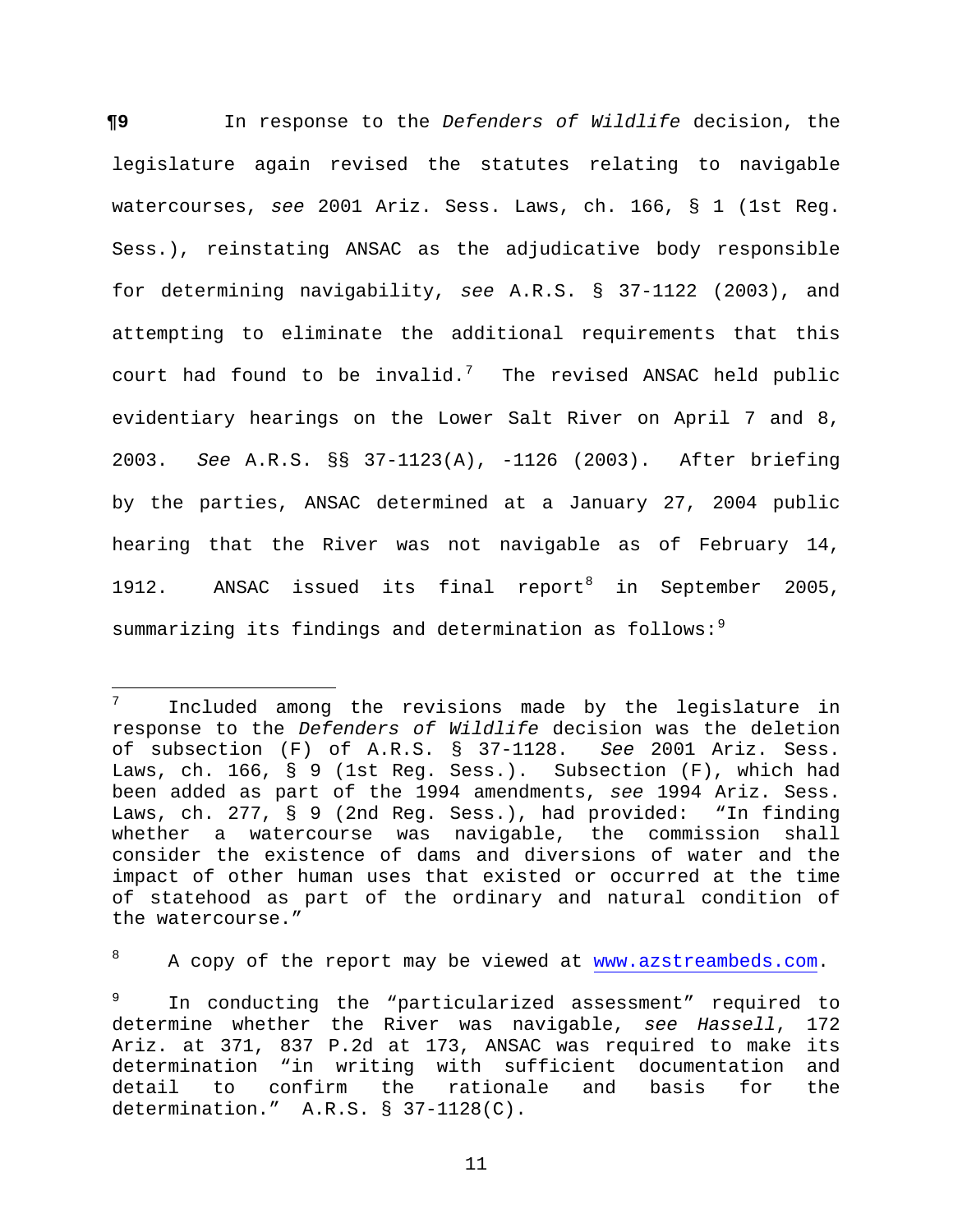Based upon all of the historical and scientific data and information, documents and other evidence<br>produced and considered by the Commission, the produced and considered Commission finds that the Lower Salt River between Granite Reef Dam and its confluence with the Gila River is an erratic, unstable and undependable stream characterized by periodic floods, sometimes extreme, followed by periods of drought when there is little or no water in the riverbed. The Commission finds that in its ordinary and natural condition even in the<br>absence of the existence of Roosevelt Dam and absence of the existence of Roosevelt reservoir the Lower Salt River was a braided stream of 2 to 4 channels interspersed by sandbars and sand islands which shift with floods or high flow of water and as such had a configuration that would be impossible to be considered navigable or susceptible of navigability.

Accordingly, the Commission[] finds that the<br>Salt River from Granite Reef Dam to its Lower Salt River from Granite Reef confluence with the Gila River was not used or susceptible of use for commercial trade or travel as of February 14, 1912 and therefore was not navigable as of that date nor was it susceptible to navigation.

**¶10** Pursuant to A.R.S. §§ 12-905(A) (2003) and 37-1129(A) (Supp. 2009), the ASLD and the State Land Commissioner, acting as an advocate for the public trust, *see* A.R.S. § 37-1102 (2003), filed a complaint in the superior court seeking judicial review of the administrative decision.[10](#page-11-0) *See generally* A.R.S. §§ 12-901 to -914 (2003). The complaint alleged in part that, in reaching its determination, ANSAC misapplied the federal test of navigability as set forth in *Daniel Ball* because ANSAC had (1) not properly considered the River's "ordinary and natural

<span id="page-11-0"></span> $10$ Defenders of Wildlife and others represented by the Arizona Center for Law in the Public Interest were initially designated as defendants, but they filed a motion to be realigned as plaintiffs, which the superior court granted.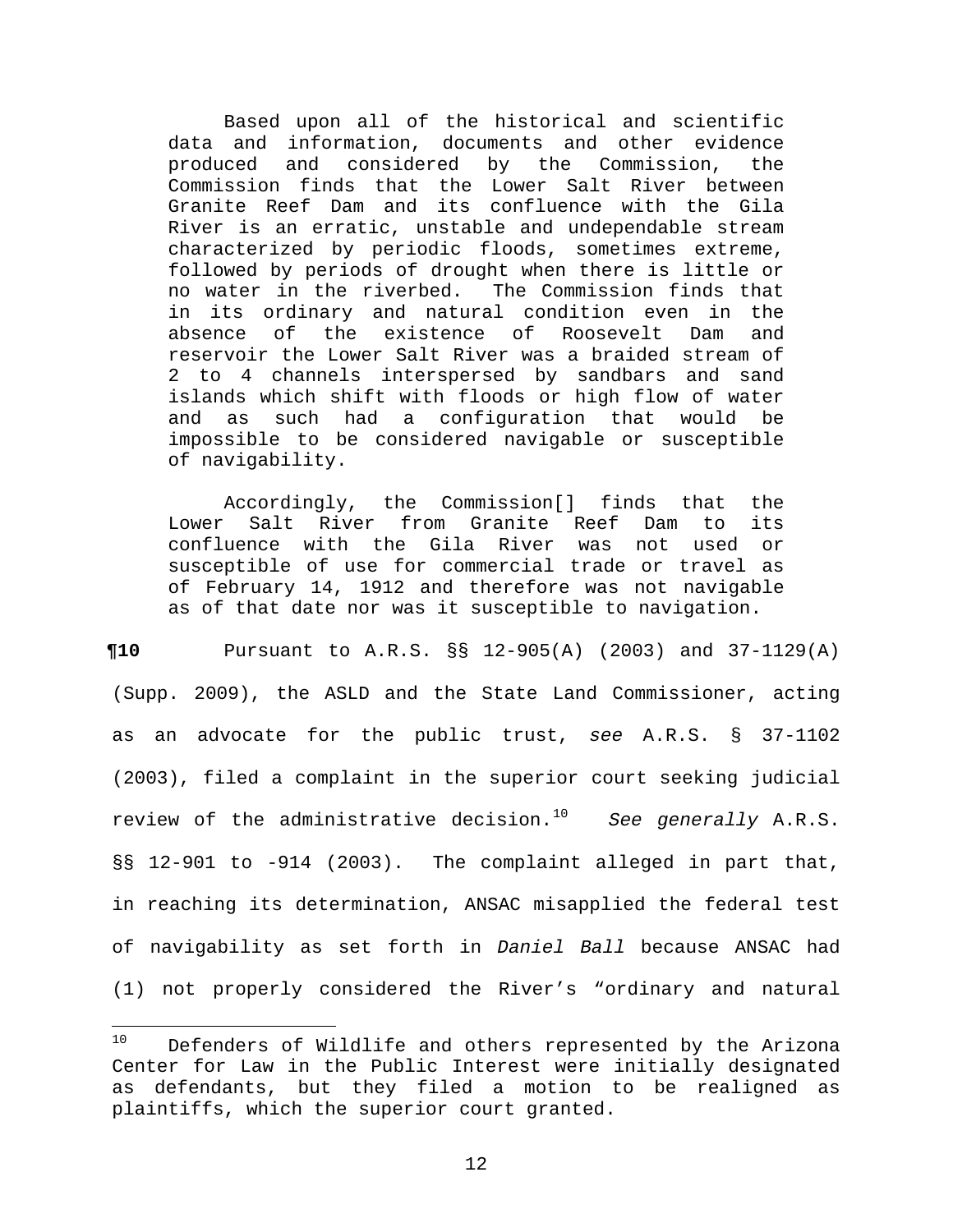condition" as the Commission failed to account for the "dramatic" effect that pre-statehood "irrigation diversions, canals, and other human impacts" other than Roosevelt Dam and reservoir had on the flow of the River, (2) "fail[ed] to consider the unique circumstances concerning development of the Salt River Valley including the policy to use the Lower Salt's permanent flows for irrigation rather than preserving its flows for navigation," and (3) "misinterpret[ed] and misapplie[d] the 'highways for commerce' requirement by improperly defining 'commerce.'" The complaint further alleged that ANSAC had made its determination contrary to the controlling authority of the *Defenders of Wildlife* and *Hassell* cases, and had ignored or misstated the factual record regarding evidence of navigability, including hydrologic evidence demonstrating that the River's "flows were predictable and within a navigable range," geomorphic evidence demonstrating that the River "had a defined, persistent, low flow channel in which boating occurred," and "actual historic evidence of boating on the Lower Salt including the use of ferries."

**¶11** Pursuant to the superior court's order, each side submitted a joint statement of facts on appeal, and on June 6, 2007, the parties presented oral argument to the court. In a minute entry filed August 6, 2007, the court affirmed ANSAC's determination that the River was not navigable as of February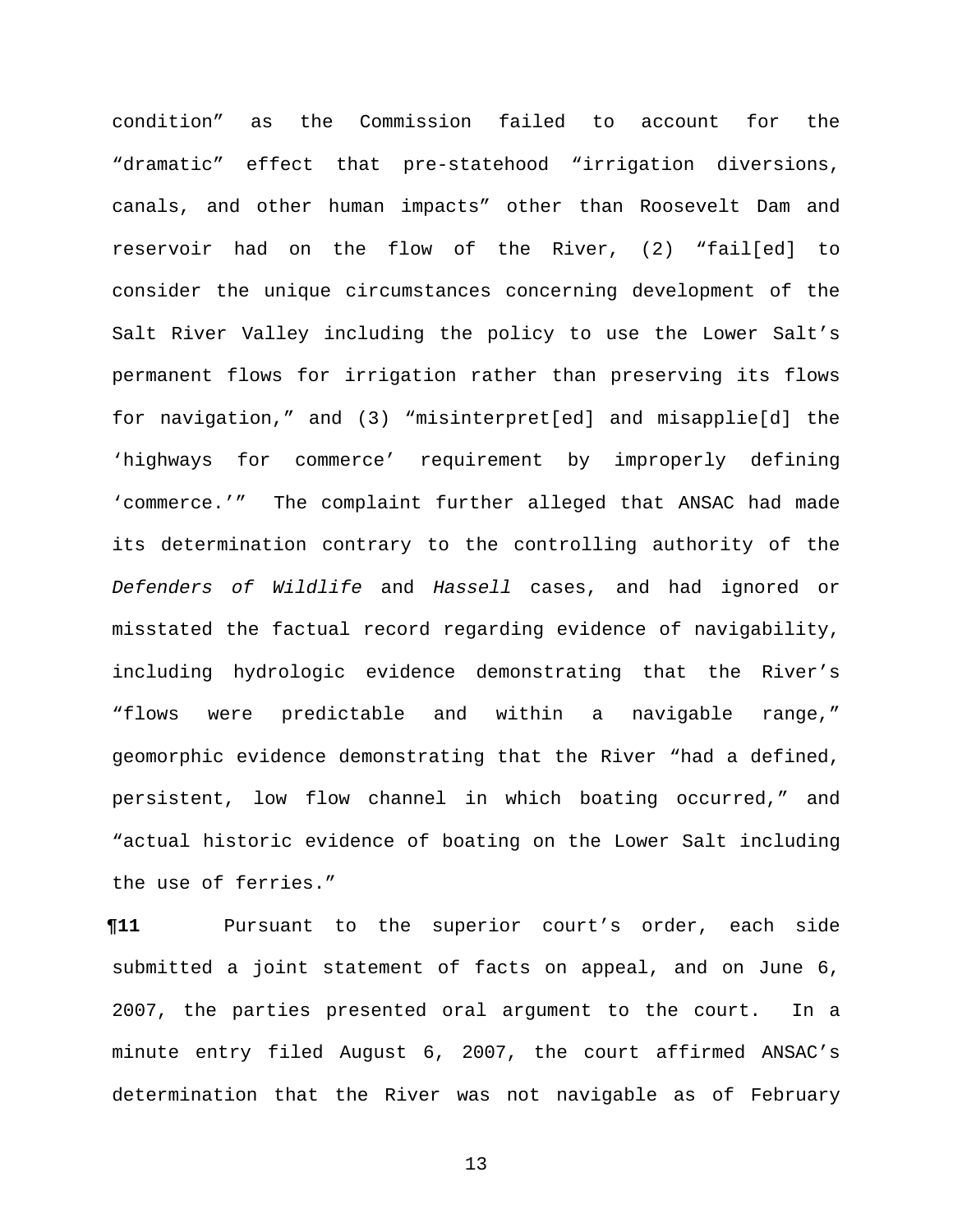14, 1912. The superior court issued a final signed judgment on August 7, 2007.

**¶12** Appellants filed timely notices of appeal to this court, and we have jurisdiction over this appeal. *See* A.R.S. §§ 12-913, -2101(B) (2003).

## **STANDARD OF REVIEW**

**¶13** On appeal from the superior court's review of an administrative decision, we determine, as did the superior court, whether the agency's decision was illegal, arbitrary, capricious, or involved an abuse of discretion. *Koepnick v. Ariz. State Land Dep't*, 221 Ariz. 370, 374, ¶ 7, 212 P.3d 62, 66 (App. 2009) (citing A.R.S. § 12-910(E)); *Callen v. Rogers*, 216 Ariz. 499, 502, ¶ 9, 168 P.3d 907, 910 (App. 2007); *Eaton v. Ariz. Health Care Cost Containment Sys.*, 206 Ariz. 430, 432, ¶ 7, 79 P.3d 1044, 1046 (App. 2003).

**¶14** Assuming the proper tests have been applied, "[t]he question whether a watercourse is navigable is one of fact." *Hassell*, 172 Ariz. at 363 n.10, 837 P.2d at 165 n.10 (citing *O'Toole*, 154 Ariz. at 46 n.2, 739 at 1363 n.2; *Goose Creek Hunting Club, Inc. v. United States*, 518 F.2d 579, 583 (Ct. Cl. 1975)). In reviewing factual determinations, we will not substitute our conclusion for that of the administrative agency; instead, we review the record to determine whether substantial evidence supports the agency's decision and whether the agency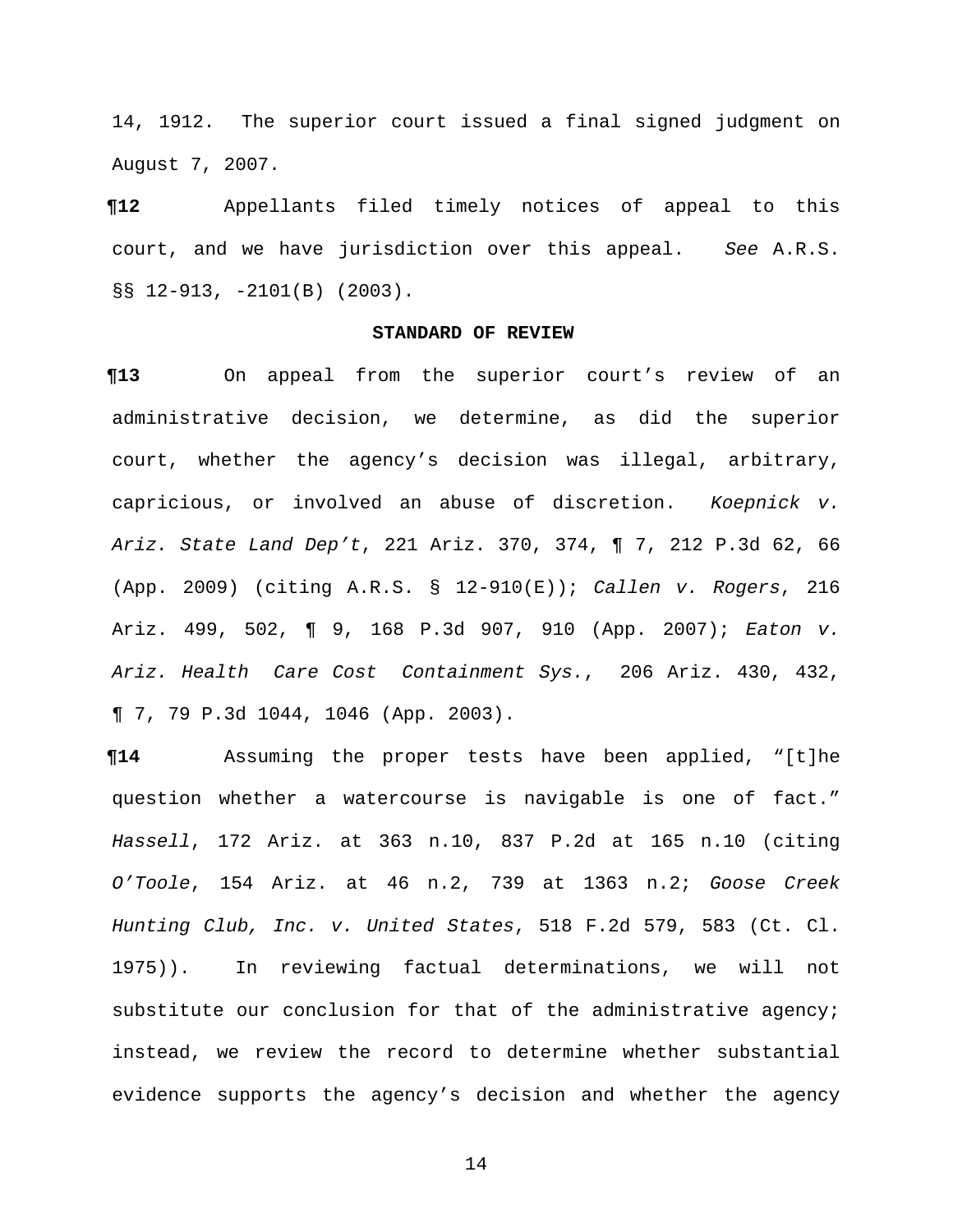exercised its discretion reasonably and with due consideration. *See Callen*, 216 Ariz. at 502, ¶ 9, 168 P.3d at 910; *Siegel v. Ariz. State Liquor Bd.*, 167 Ariz. 400, 401, 807 P.2d 1136, 1137 (App. 1991) (citing *Petras v. Ariz. State Liquor Bd.*, 129 Ariz. 449, 452, 631 P.2d 1107, 1110 (App. 1981)).

**¶15** If the administrative decision was based on an interpretation of law, however, we review that decision *de novo*. *Forest Guardians v. Wells*, 201 Ariz. 255, 259, ¶ 9, 34 P.3d 364, 368 (2001); *Eaton*, 206 Ariz. at 432, ¶ 7, 79 P.3d at 1046; *Defenders of Wildlife*, 199 Ariz. at 417, ¶ 9, 18 P.3d at 728; *see also United States v. Appalachian Elec. Power Co.*, 311 U.S. 377, 403-04 (1940) (stating that, in navigability cases, "[b]oth the standards and the ultimate conclusion invo[l]ve questions of law inseparable from the particular facts to which they are applied"), *superseded in part by statute as recognized in Rapanos*, 547 U.S. at 723-34; *Huskie v. Ames Bros. Motor & Supply Co.*, 139 Ariz. 396, 401, 678 P.2d 977, 982 (App. 1984) (stating that a court may draw its own legal conclusions from facts found or inferred in the judgment and is not bound by findings of fact on mixed questions of law and fact). Thus, we determine *de novo* whether ANSAC applied the proper legal tests to the facts presented. *See Appalachian Elec. Power*, 311 U.S. at 403-04.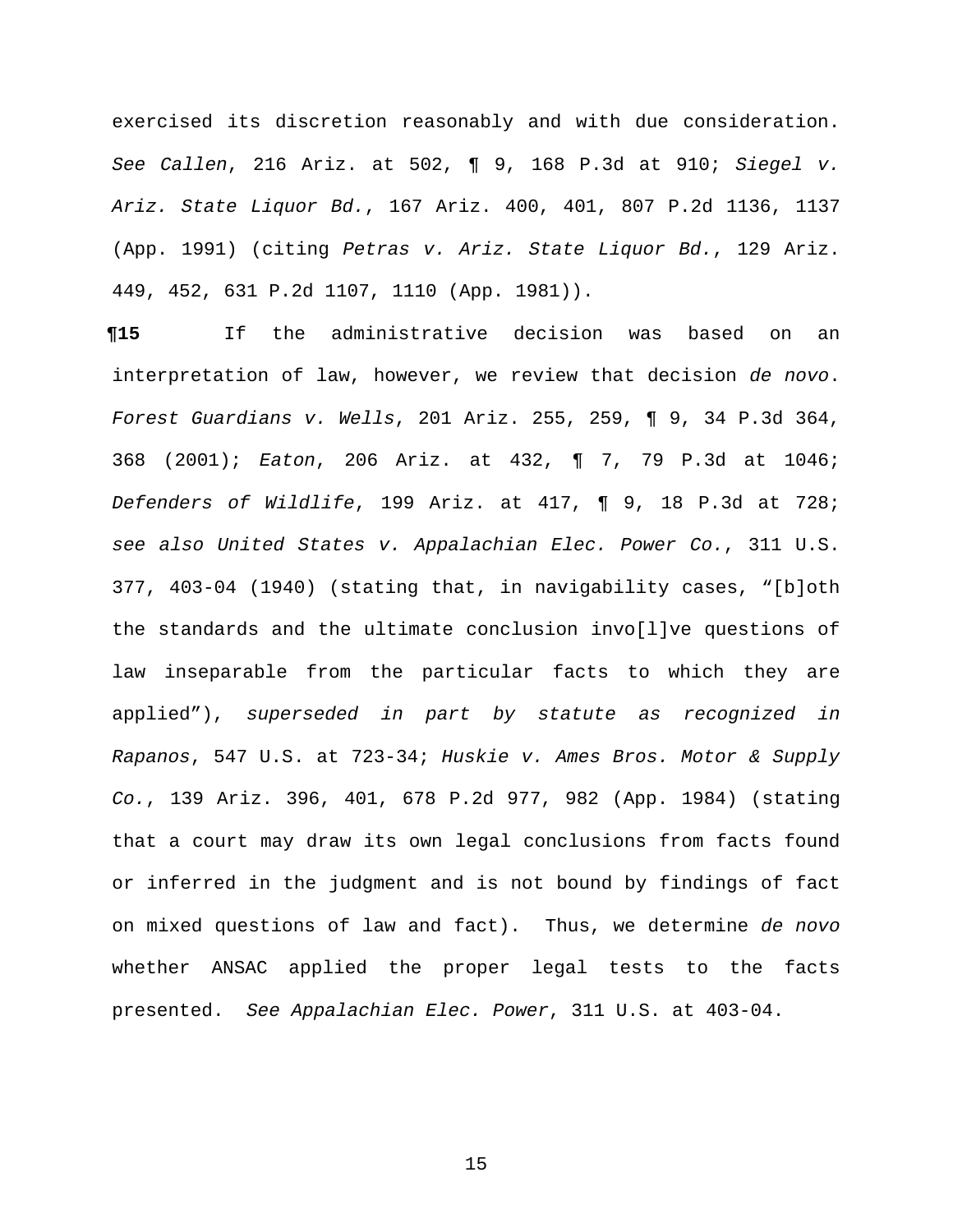#### **ANALYSIS**

*I. Presumption Against Defeat of the State's Title*

**¶16** In *Defenders of Wildlife*, this court instructed that "determinations regarding the title to beds of navigable watercourses in equal footing cases must begin with a strong presumption against defeat of state's title." 199 Ariz. at 426, ¶ 54, 18 P.3d at 737 (citing *United States v. Alaska*, 521 U.S. 1, 34 (1997); *United States v. Oregon*, 295 U.S. 1, 14 (1935)). Relying on that instruction, Appellants assert that ANSAC's decision that the River was non-navigable must be declared invalid because, in making its decision, ANSAC ignored the strong presumption against defeat of the State's title and relied upon evidentiary presumptions and limitations previously rejected by this court as contrary to the federal test. In effect, Appellants maintain that ANSAC superficially reviewed the evidence through a non-navigability lens and, in doing so, ignored indisputable proof that the River was susceptible to navigation at statehood.

**¶17** Neither *Defenders of Wildlife* nor the opinions on which that case was based, however, held that the burden of proof in a navigability determination must be placed on the party opposing navigability. Moreover, this court has previously recognized that the burden of proof rests on the party asserting navigability. *See Hassell*, 172 Ariz. at 363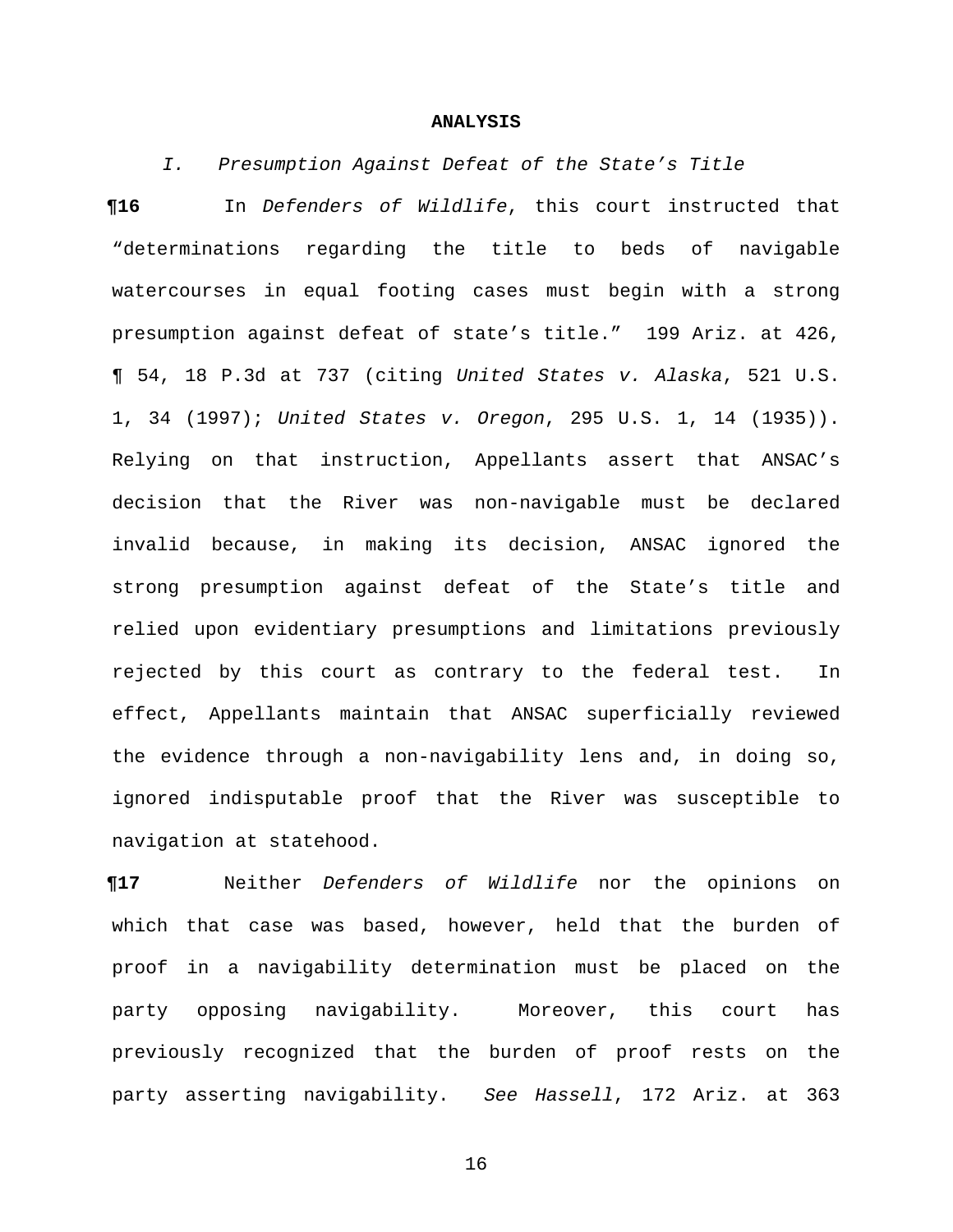n.10, 837 P.2d at 165 n.10 ("The burden of proof rests on the party asserting navigability unless the court takes judicial notice of the status of the watercourse." (citing *O'Toole*, 154 Ariz. at 46 n.2, 739 at 1363 n.2; *Goose Creek Hunting Club*, 518 F.2d at  $583)$ ).<sup>[11](#page-16-0)</sup> Further, Appellants have not cited any persuasive authority suggesting that the provisions in § 37- 1128(A) providing for navigability to be established by a preponderance of the evidence $^{\mathrm{12}}$  $^{\mathrm{12}}$  $^{\mathrm{12}}$  are unconstitutional or contrary

<span id="page-16-1"></span> $12$  Section 37-1128(A) provides in pertinent part as follows:

After the commission completes the public hearing with respect to a watercourse, the commission shall again review all available evidence and render its determination as to whether the particular watercourse was navigable as of February 14, 1912. If the preponderance of the evidence establishes that the watercourse was navigable, the commission shall issue its determination confirming that the watercourse was navigable. If the preponderance of the evidence fails to establish that the watercourse was navigable, the commission shall issue its determination confirming that the watercourse was nonnavigable.

<span id="page-16-0"></span> $11$ <sup>11</sup> *See also generally In re Westfall's Estate*, 74 Ariz. 181, 186, 245 P.2d 951, 955 (1952) ("A presumption, in the strict legal meaning of the word, is a rule of law that *in the absence of any evidence to the contrary* the trier of fact is compelled to reach." (emphasis added)); *In re Hesse's Estate*, 62 Ariz. 273, 282, 157 P.2d 347, 351 (1945) (stating that "a presumption is not evidence of anything and . . . should never be placed in the scale to be weighed as evidence" (citing *Seiler v. Whiting*, 52 Ariz. 542, 548-49, 84 P.2d 452, 454-55 (1938))); *Sheehan v. Pima County*, 135 Ariz. 235, 238, 660 P.2d 486, 489 (App. 1982) (stating that "a presumption disappears entirely upon the introduction of any contradicting evidence and when such evidence is introduced the existence or non-existence of the presumed fact is to be determined exactly as if no presumption had ever been operative").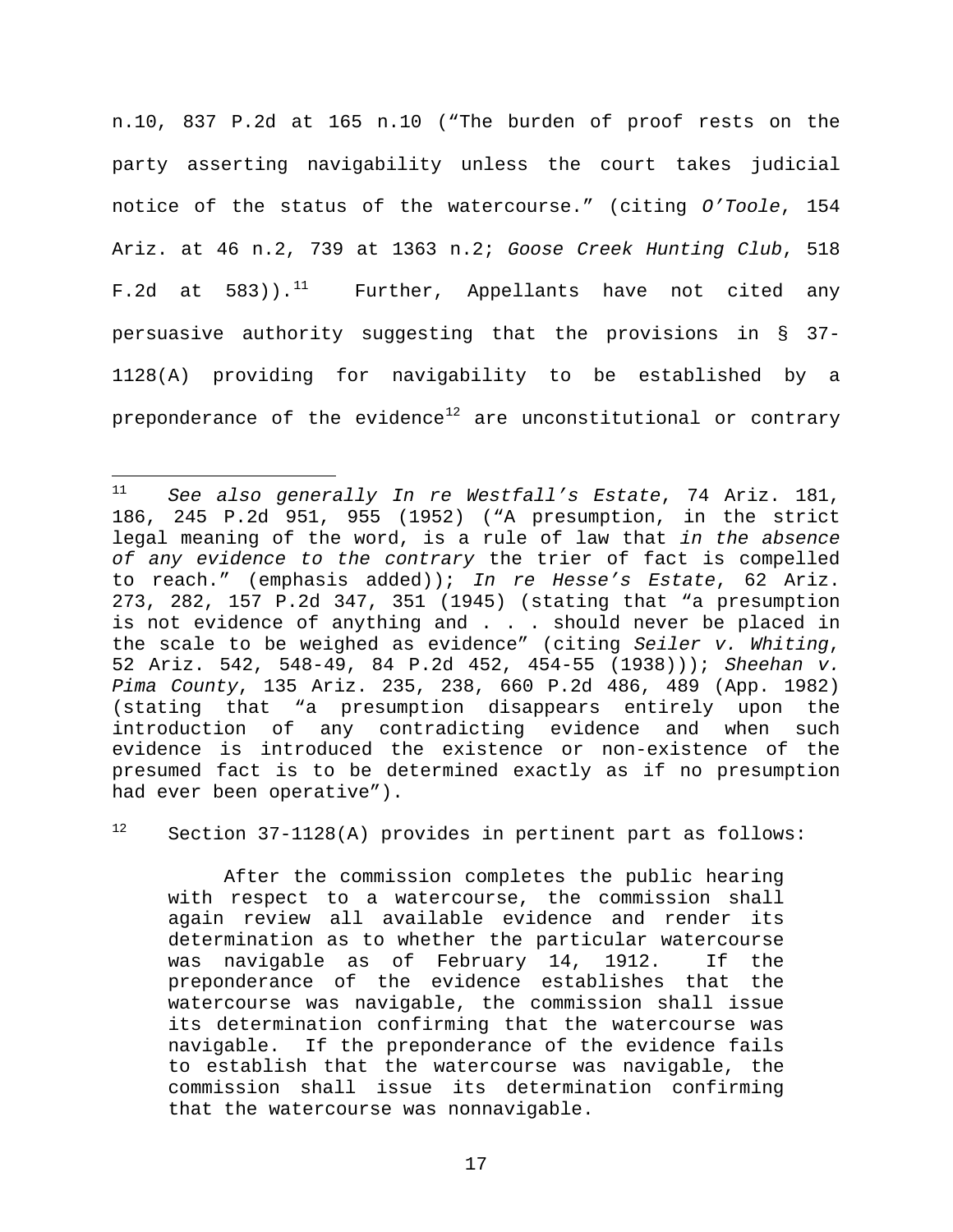to federal law, and we have previously recognized that "a 'preponderance' of the evidence appears to be the standard used by the courts" as the burden of proof. *See Defenders of Wildlife*, 199 Ariz. at 420, ¶ 23, 18 P.3d at 731 (citing *North Dakota v. United States*, 972 F.2d 235, 237-38 (8th Cir. 1992)). Consequently, the burden of proof lies with Appellants, as the proponents of navigability, who must prove navigability by a preponderance of the evidence.

**¶18** What is clear and what we stress, however, is that ANSAC may not begin its determination with any presumption *against* navigability. Instead, ANSAC's approach and analysis must be wholly impartial and objective, while utilizing the proper legal test. *See generally* A.R.S. § 37-1121(B) (requiring that members of ANSAC be unbiased and not have interests affected by the Commission's determination); *see also Kent K. v. Bobby M.*, 210 Ariz. 279, 284, 110 P.3d 1013, 1018 (2005) (recognizing that the preponderance of the evidence standard "essentially allocates the risk of error equally between the parties involved").

 *II. ANSAC's Evaluation of the River's Ordinary and Natural Condition*

**¶19** As we have noted, our legislature has adopted a statutory test of navigability derived from *Daniel Ball*:

"Navigable" or "navigable watercourse" means a watercourse that was in existence on February 14,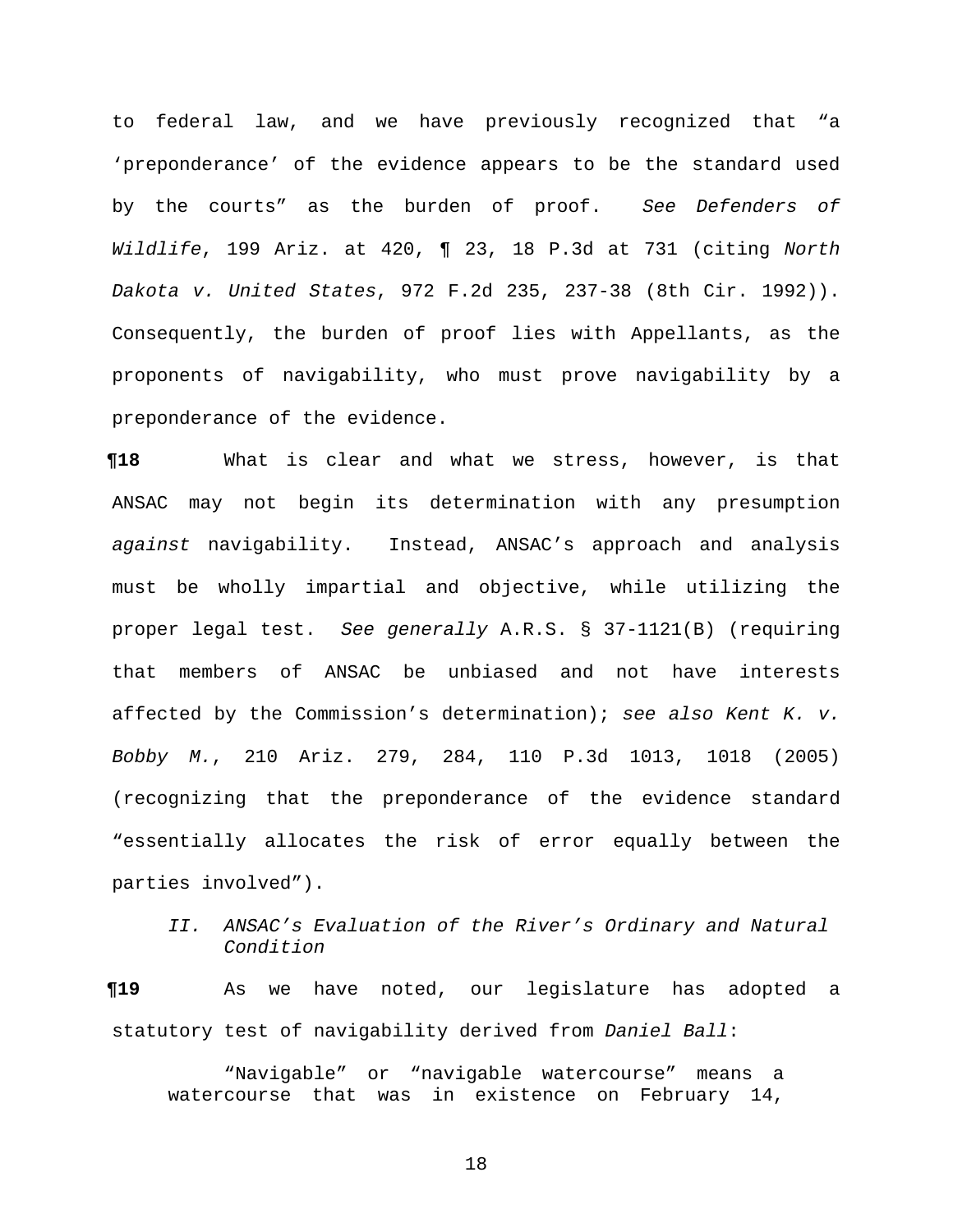1912, and at that time was used or was susceptible to being used, *in its ordinary and natural condition*, as a highway for commerce, over which trade and travel were or could have been conducted in the customary modes of trade and travel on water.

A.R.S. § 37-1101(5) (emphasis added). This test required ANSAC to determine the characteristics of the River "in its ordinary and natural condition" and whether, at the time of statehood, the River was used or would have been susceptible to use as a highway for commerce in that condition.

**¶20** Appellants argue that ANSAC committed legal error by misapplying the *Daniel Ball* test. Specifically, they maintain that ANSAC failed to consider the Lower Salt River in its "ordinary and natural condition" because the Commission, in making its determination, evaluated the River in a condition that included dams, irrigation diversions, canals, and other human impacts, many of which had the effect of reducing the flow of the River. Appellants contend that ANSAC should have "backed in" those diversions that occurred before statehood and, had ANSAC done so, the Commission would have been compelled to find the River navigable. In effect, Appellants contend that, had the River's water not been removed before statehood, sufficient water existed for the River to be navigable. They further contend that ANSAC ignored or misinterpreted evidence concerning the River's ordinary and natural physical characteristics, including facts demonstrating that the River had a defined low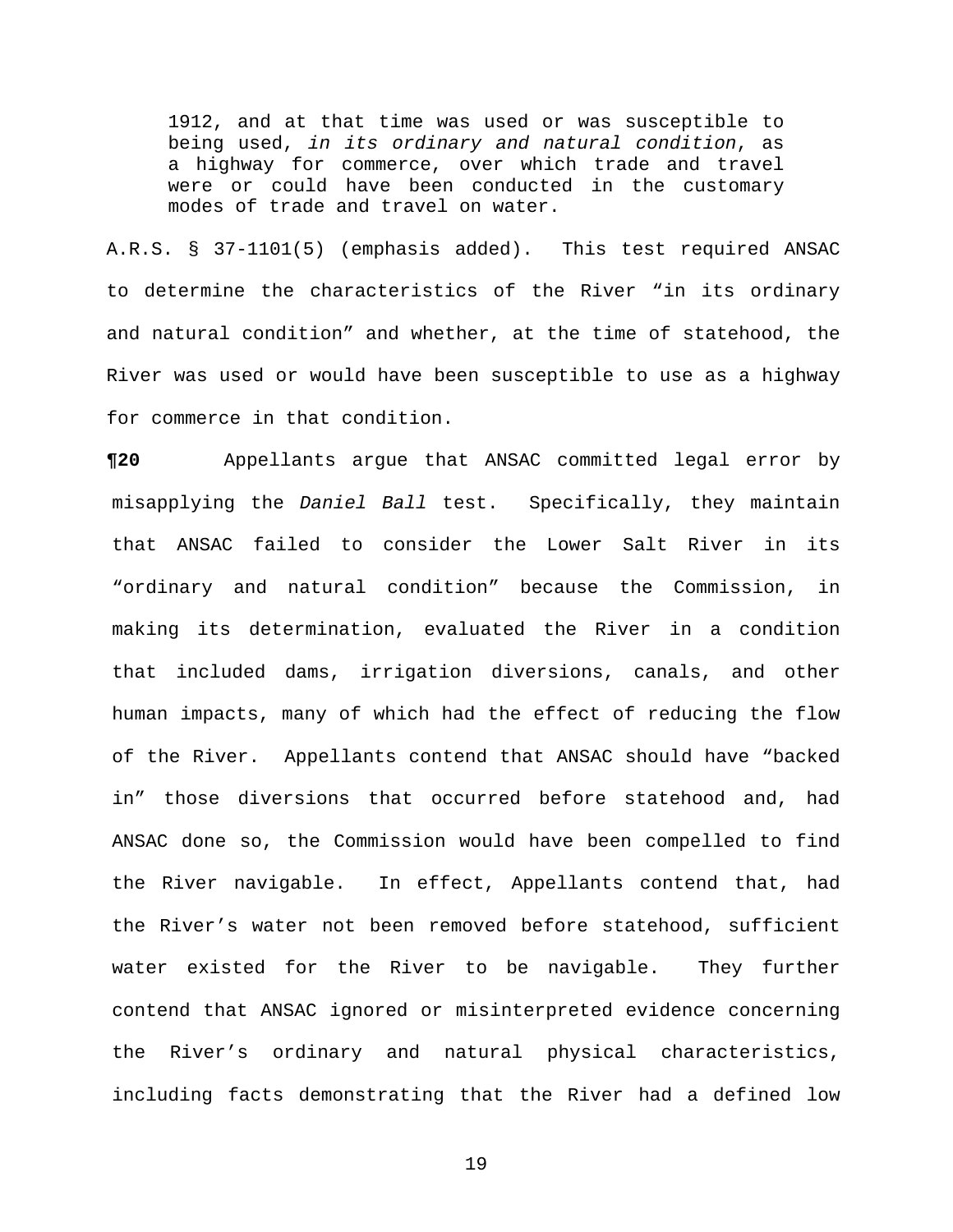flow channel with reliable adequate flow, and evidence of actual navigation. Our concern lies with the legal test applied by ANSAC to the evidence presented.

**¶21** Some of the opponents of navigability argue that we need not address the legal argument because ANSAC added back in all man-made diversions before making its determination. They note that, in its final report issued in September 2005, ANSAC stated that it considered "all of the historical and scientific data and information, documents and other evidence produced" in evaluating the River's navigability. That statement does not, however, provide assurance that ANSAC applied the proper legal test to the evidence presented; instead, it merely asserts that ANSAC considered all of the evidence before the Commission.

**¶22** Further, in its final report concluding that the River was not navigable, ANSAC stated that it reviewed the River "in its ordinary and natural condition even in the absence of the existence of Roosevelt Dam and reservoir," which was completed in 1910, shortly before Arizona's admission to the Union. Thus, ANSAC clearly made an effort to consider the effect of Roosevelt Dam on the character of the River. However, conspicuously absent from that statement and from ANSAC's analysis is any evaluation of the effect of the numerous other dams, canals, and man-made diversions identified in its report as existing as of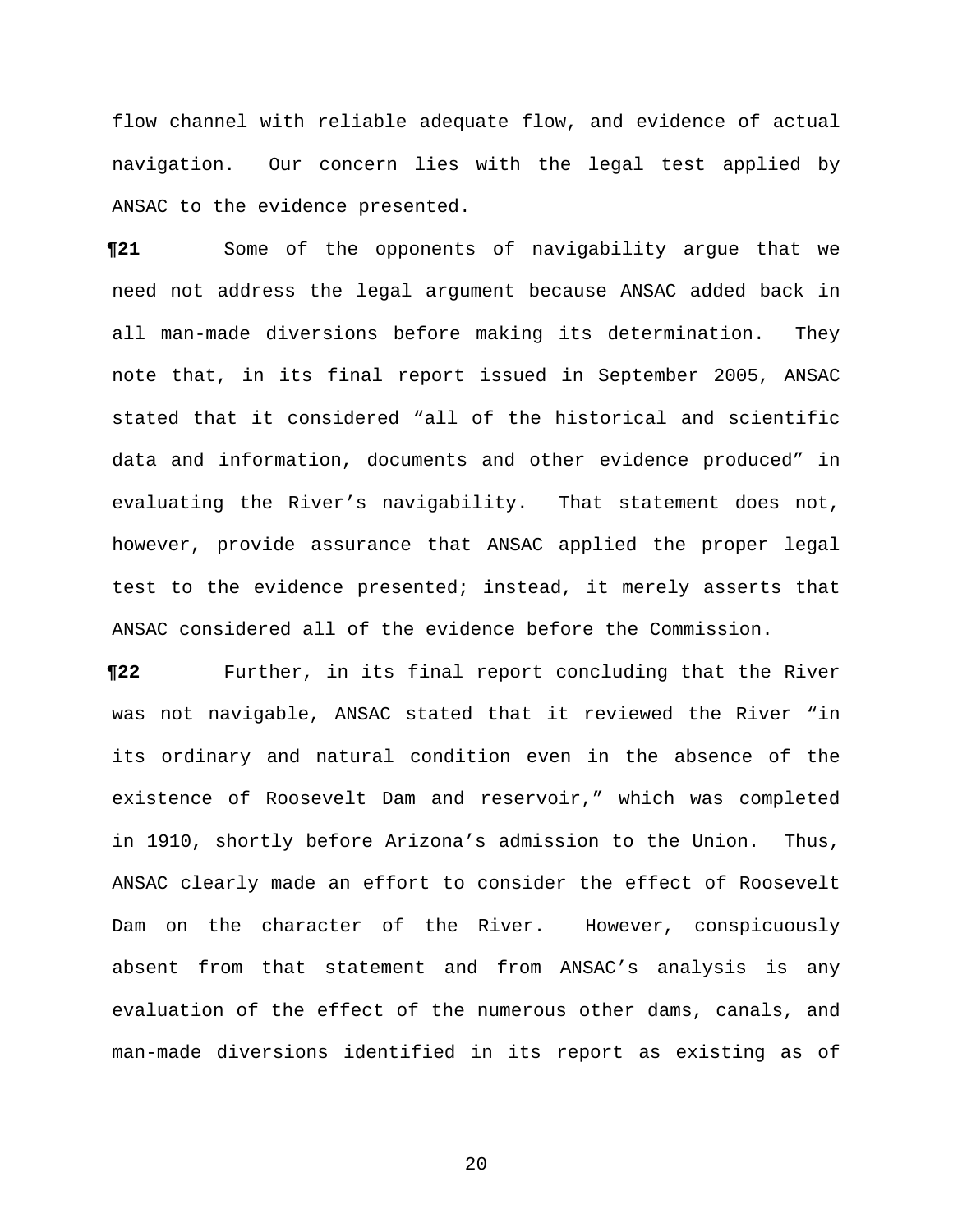February 14, 1912. $^{13}$  $^{13}$  $^{13}$  Although the Commission stated specifically that it considered only "the absence of Roosevelt Dam and reservoir" in determining the River's ordinary and natural condition, it made no mention of those other dams and diversions, and the only logical inference is that ANSAC did not evaluate their effect in determining the River's ordinary and natural condition. *See generally Defenders of Wildlife*, 199 Ariz. at 427, ¶ 62, 18 P.3d at 738. Supporting that inference is language within ANSAC's final report that indicates the Commission considered irrigation canals and similar diversions to be an "ordinary and natural condition" of the River. *See, e.g.*, Report, Findings and Determination Regarding the Navigability of the Salt River from Granite Reef Dam to the Gila River Confluence ("Report"), at 40 ("[W]e can say that for a period of 700 years the normal or natural condition of the river was with diversion dams and canals irrigating fields.") *and* ("Thus one might argue that the use of the Salt River for irrigation could be expected and accepted and commonly encountered or usual and such use conforms to the normal and ordinary course of nature and thus is the normal and usual condition.").

<span id="page-20-0"></span> $13$ In his answering brief and at oral argument, counsel for the Salt River Project Agricultural Improvement and Power District ("SRP") has suggested that Roosevelt Dam was actually a consolidation of all the prior diversions, but the record does not appear to support counsel's suggestion.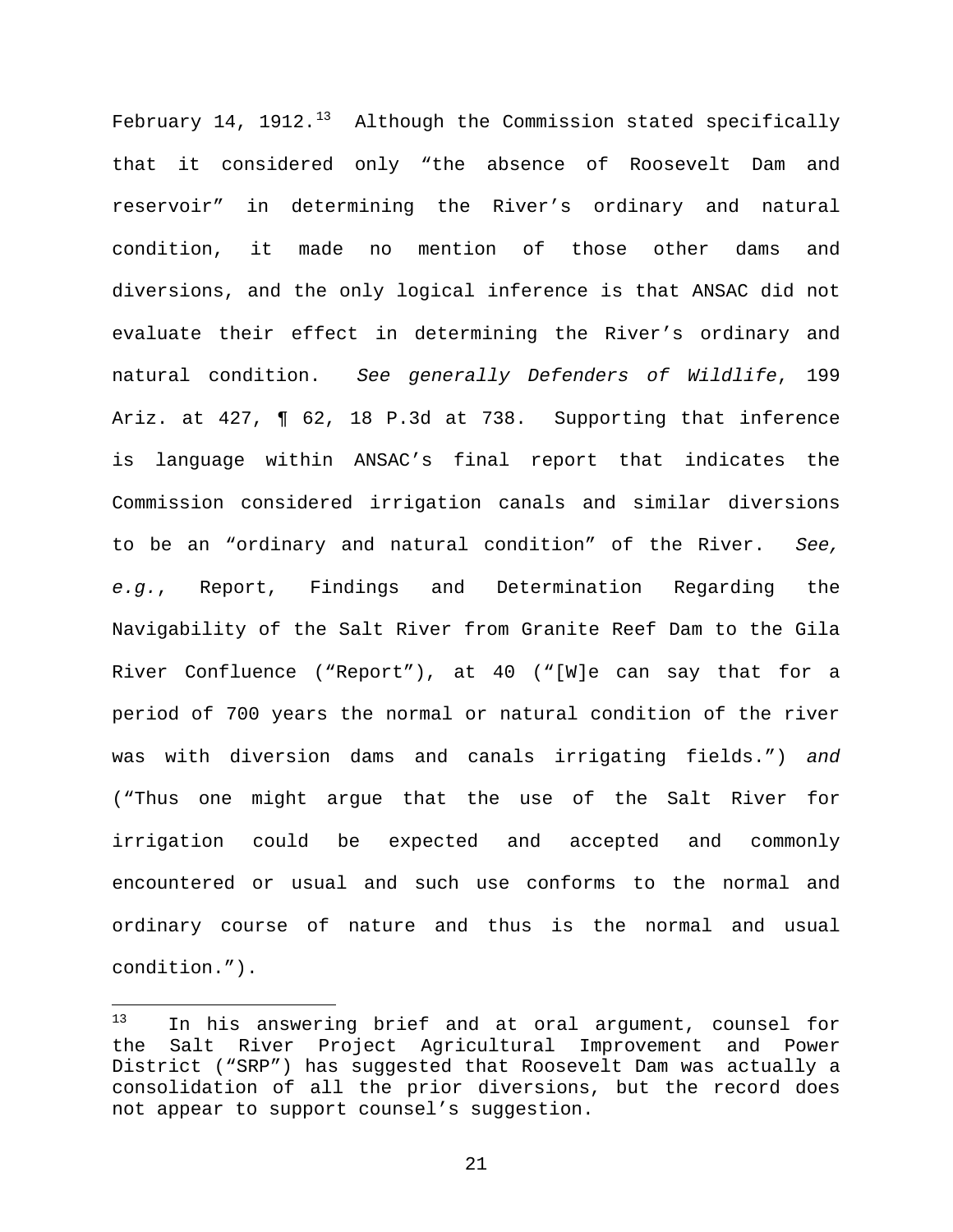**¶23** Because the record appears clear that ANSAC did not evaluate the River's ordinary and natural condition in light of the numerous dams, canals, and other diversions other than Roosevelt Dam, we must determine whether failing to do so constitutes legal error on the part of the Commission. This is largely a question of first impression because, as the State avers in its opening brief, "No court has addressed whether a river is navigable for title purposes when, before statehood, diversions and dams altered its ordinary and natural condition." *See generally* Jennie L. Bricker, *Navigability and Public Use: Charting a Course Up the Sandy River*, 38 Willamette L. Rev. 93, 127 (2002) (recognizing that the question whether a navigability evaluation should "factor in" blasting or damming before statehood "has not presented itself in title navigability jurisprudence"). Our determination therefore requires us to consider the meaning of the term "ordinary and natural condition."

**¶24** In examining the meaning of the term "ordinary and natural condition" as used in A.R.S. § 37-1101(5) and *Daniel Ball*, we look first to the language of the statute itself and will ascribe the plain meaning to that language unless the context suggests otherwise. *See Brunet v. Murphy*, 212 Ariz. 534, 539, ¶ 20, 135 P.3d 714, 719 (App. 2006); *Byers-Watts v. Parker*, 199 Ariz. 466, 469, ¶ 10, 18 P.3d 1265, 1268 (App.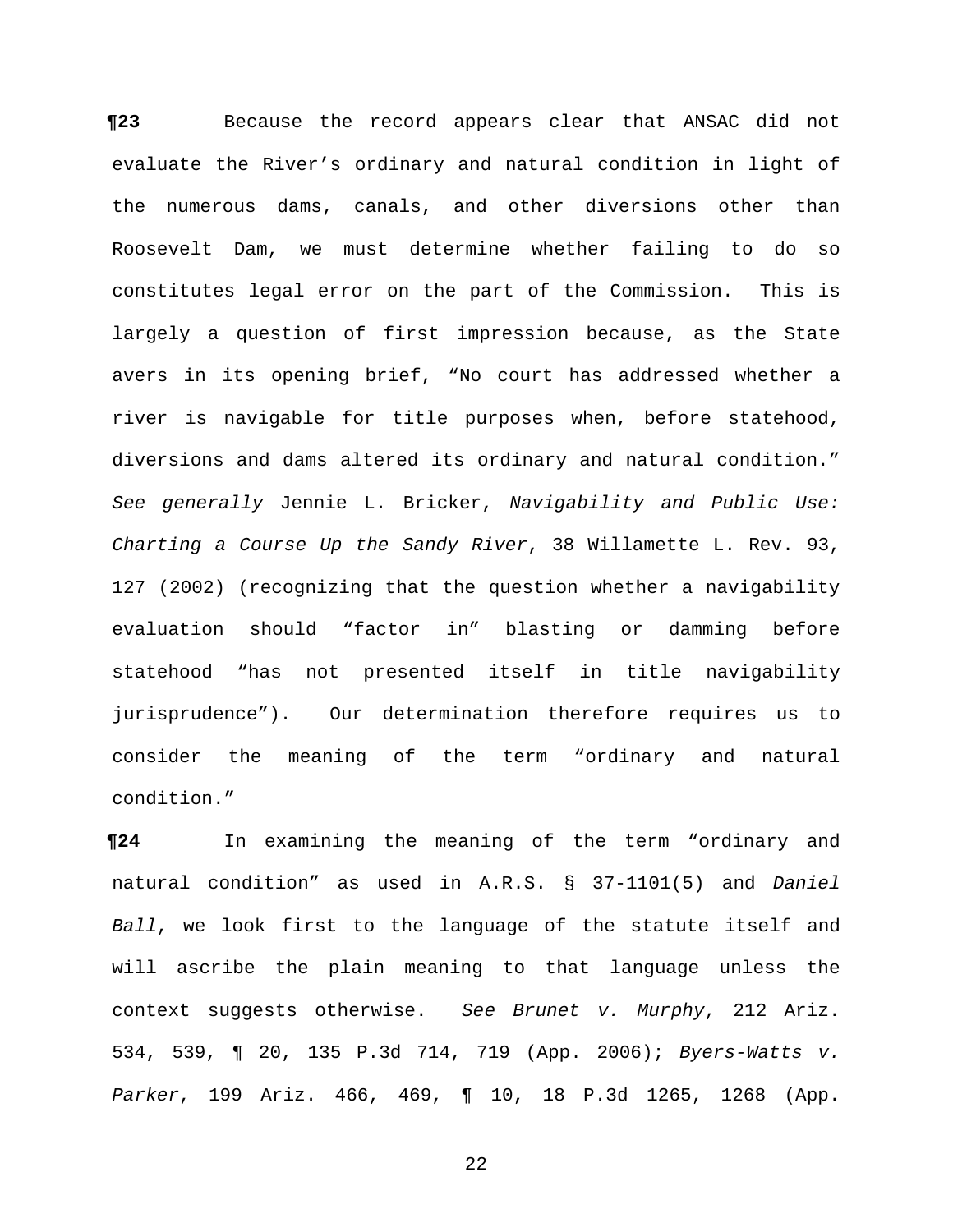2001). We look to the plain language of the statute because it is the best evidence of the legislature's intent. *Zamora v. Reinstein*, 185 Ariz. 272, 275, 915 P.2d 1227, 1230 (1996); *In re Estate of Jung*, 210 Ariz. 202, 204, ¶ 12, 109 P.3d 97, 99 (App. 2005); *In re Adam P.*, 201 Ariz. 289, 291, ¶ 12, 34 P.3d 398, 400 (App. 2001). To glean the plain meaning of the words, we may consult a dictionary for definitions. *See, e.g., State v. Wise*, 137 Ariz. 468, 470 n.3, 671 P.2d 909, 911 n.3 (1983). Only if the plain meaning of the language is not clear do we consider other factors, such as the context of the statute, its historical background, its effects and consequences, and the spirit and purpose of the law. *State v. Garza Rodriguez*, 164 Ariz. 107, 112, 791 P.2d 633, 638 (1990); *Estate of Jung*, 210 Ariz. at 204, ¶ 12, 109 P.3d at 99. Also, when possible, we interpret statutory language in a way that gives meaning to each word and clause, and avoids making any part of a statute superfluous, contradictory, void, or insignificant. *See Devenir Assocs. v. City of Phoenix*, 169 Ariz. 500, 503, 821 P.2d 161, 164 (1991); *Garza Rodriguez*, 164 Ariz. at 112, 791 P.2d at 638; *State v. Johnson*, 171 Ariz. 39, 42, 827 P.2d 1134, 1137 (App. 1992).

**¶25** Giving meaning, as we must, to all words within the phrase "ordinary and natural condition," we conclude that the River must be evaluated in both its "ordinary" *and* "natural"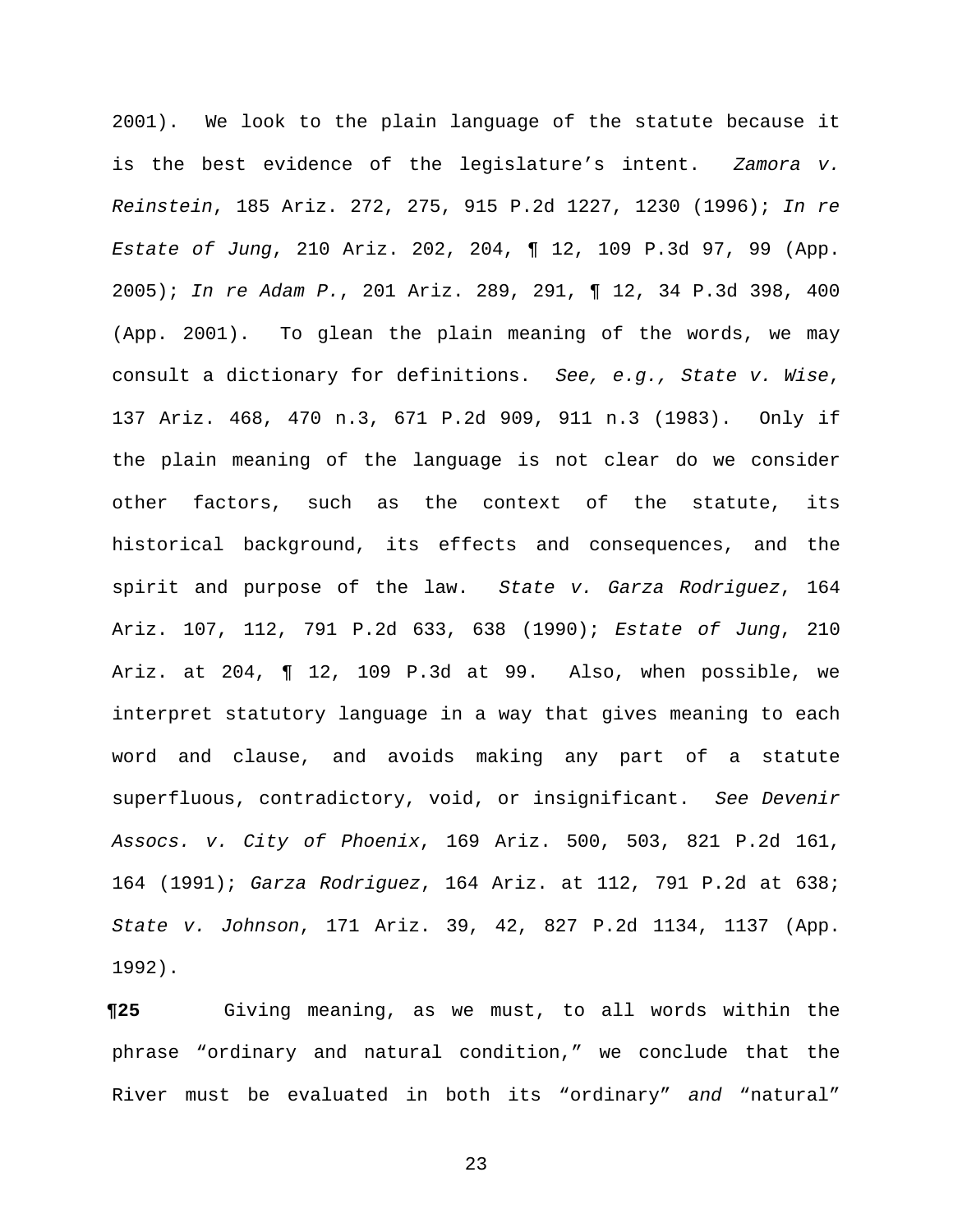condition. Both of these words have specific meaning and would not have been included in the definition of navigability unless their meaning was to be considered and applied in evaluating the navigability of the River.

**¶26** The word "ordinary" means "[o]ccurring in the regular course of events; normal; usual." Black's Law Dictionary 1209 (9th ed. 2009); *accord* [http://dictionary.reference.com](http://dictionary.reference.com/) (defining "ordinary" in part as "customary; usual; normal"); *see also United States v. Holt State Bank*, 270 U.S. 49, 57 (1926) (describing drought conditions on the Mud River as "exceptional" and not "the usual conditions"); *Oklahoma v. Texas*, 258 U.S. 574, 587 (1922) (recognizing "an occasional tendency to emphasize the exceptional conditions in times of temporary high water and to disregard the ordinary conditions prevailing throughout the greater part of the year").

**¶27** The word "natural" may be defined as meaning: "In accord with the regular course of things in the universe and without accidental or purposeful interference . . . [n]ormal; proceeding from the regular character of a person or thing . . . [b]rought about by nature as opposed to artificial means . . . [and] [u]ntouched by civilization; wild." Black's Law Dictionary at 1126 (providing the example that "only a small part of the forest remains in its natural state"); *accord* [http://dictionary.reference.com](http://dictionary.reference.com/) (defining "natural" in part as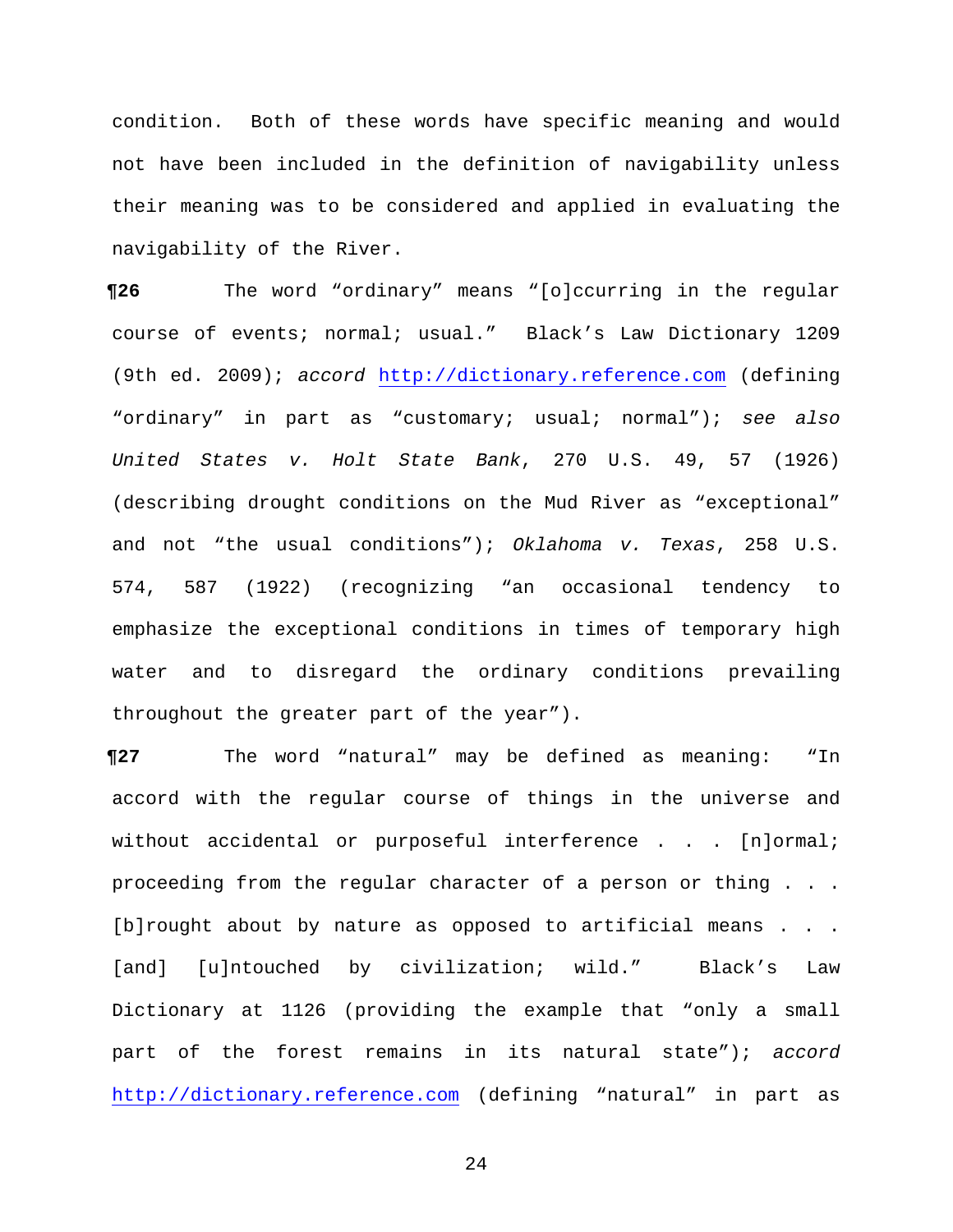"in a state of nature; uncultivated, as land"). Thus, a river in its natural condition would be one untouched by civilization, i.e., man-made diversions. *Cf. Strom v. Sheldon*, 527 P.2d 1382, 1383 (Wash. Ct. App. 1974) ("Among the rights of riparian ownership is the right to have the water flow in its natural course, and that course may not be diverted by upper and lower riparian owners." (citing *Sund v. Keating*, 259 P.2d 1113, 1116 (Wash. 1953)). Because dams and canals that cause low flow or a dry bed are man-made diversions, they are not part of the natural condition of the River.<sup>[14](#page-24-0)</sup>

**¶28** Applying these definitions, we conclude that ANSAC was required to determine what the River would have looked like on February 14, 1912, in its ordinary (i.e., usual, absent major flooding or drought) and natural (i.e., without man-made dams, canals, or other diversions) condition. *Cf. Holt State Bank*, 270 U.S. at 56-57 (determining Mud Lake's navigability by considering the lake in its "natural and ordinary condition," before it had been drained by a ditch); *Nw. Steelheaders Ass'n v. Simantel*, 112 P.3d 383, 391-95 (Ore. Ct. App. 2005) (holding that segments of the John Day River were navigable at the time of statehood after considering the fact that the river's flow had been substantially reduced since statehood by irrigation

<span id="page-24-0"></span><sup>14</sup> In its final report, ANSAC did recognize that dredging the River to create a more substantial channel "would not be in the ordinary and natural course of events." *See* Report, at 37.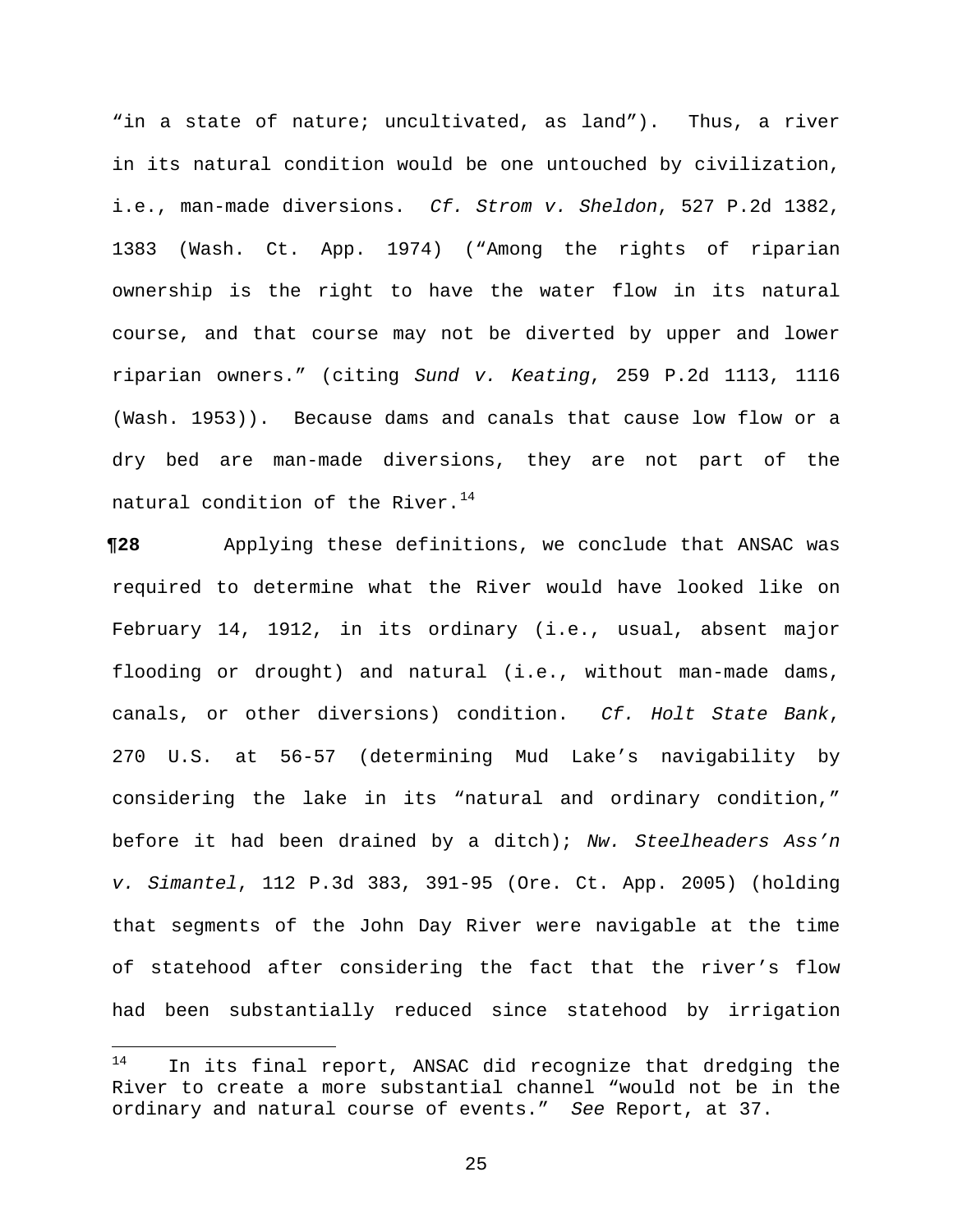withdrawals and channel degradation attributable to upstream mining operations).<sup>[15](#page-25-0)</sup> Although ANSAC stated that it did consider the River in its "ordinary and natural condition," the record supports the conclusion that ANSAC effectively conflated these terms, focusing on the ordinary condition of the River, while discounting analysis of the River's natural condition. By treating the word "natural" as interchangeable with the word "ordinary," ANSAC made the word "natural" superfluous, thereby contravening a basic tenet of statutory construction. ANSAC should have considered *both* the River's ordinary condition *and* its natural condition in determining its navigability. Consequently, although ANSAC considered a great deal of evidence concerning the condition of the River, and reviewed evidence from various times before statehood, ANSAC ultimately failed to apply the proper legal standard to the evidence presented.

<span id="page-25-0"></span> $15$ <sup>15</sup> *See also generally Econ. Light & Power Co. v. United States*, 256 U.S. 113, 121-24 (1921) (concluding that, although a river might be currently non-navigable due to artificial obstructions, it could nonetheless be found navigable under the federal test if it had been navigable in its natural state); *The Montello*, 87 U.S. 430, 440-43 (1874) (clarifying the requirement that a river be considered in its natural state); *Defenders of Wildlife*, 199 Ariz. at 424, ¶ 46, 18 P.3d at 735 ("The fact, however, that artificial obstructions exist capable of being abated by due exercise of the public authority, does not prevent the stream from being regarded as navigable in law, if, supposing them to be abated, it be navigable in fact in its natural state." (quoting *Econ. Light & Power Co.*, 256 U.S. at 118)).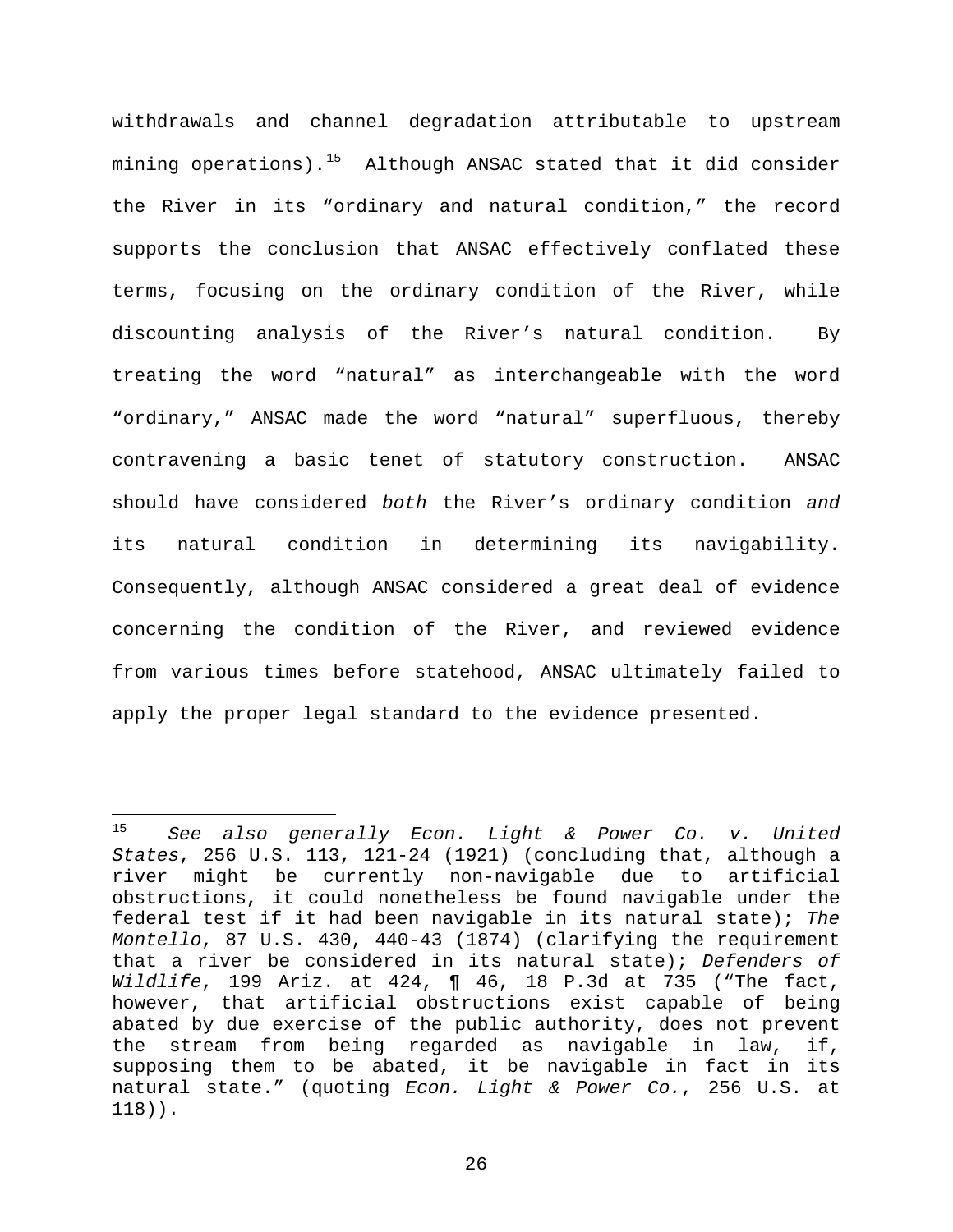**¶29** Each side contends that, if the proper test of navigability is applied, the evidence compels a finding supporting its position regarding the River's navigability. We have examined the evidence considered by ANSAC and submitted to the superior court, but we will not re-weigh that evidence and substitute our judgment. *See Callen*, 216 Ariz. at 502, ¶ 9, 168 P.3d at 910; *Culpepper v. State*, 187 Ariz. 431, 436, 930 P.2d 508, 513 (App. 1996). That is because, although we agree that "substantial evidence" exists "from which a factfinder might conclude that [the River] met the applicable standard of navigability at the time that Arizona became a state," *Hassell*, 172 Ariz. at 363, 837 P.2d at 165, we are also mindful that "[i]t is not our purpose to adjudicate on appeal the navigability at statehood of any particular Arizona river or stream." *Id*. Assuming the proper tests have been applied, the question whether the River is navigable is one of fact, *id*. at n.10, to be determined by the Commission. *See* A.R.S. §§ 37- 1123(A), -1128. Moreover, as we have recognized, ANSAC itself has made contradictory findings as to the ultimate question of fact, *compare supra* ¶ 6 *with supra* ¶ 9, albeit most recently while applying the incorrect standard for determination. Because the proper legal test was not applied, we must vacate the superior court's judgment and remand for ANSAC to consider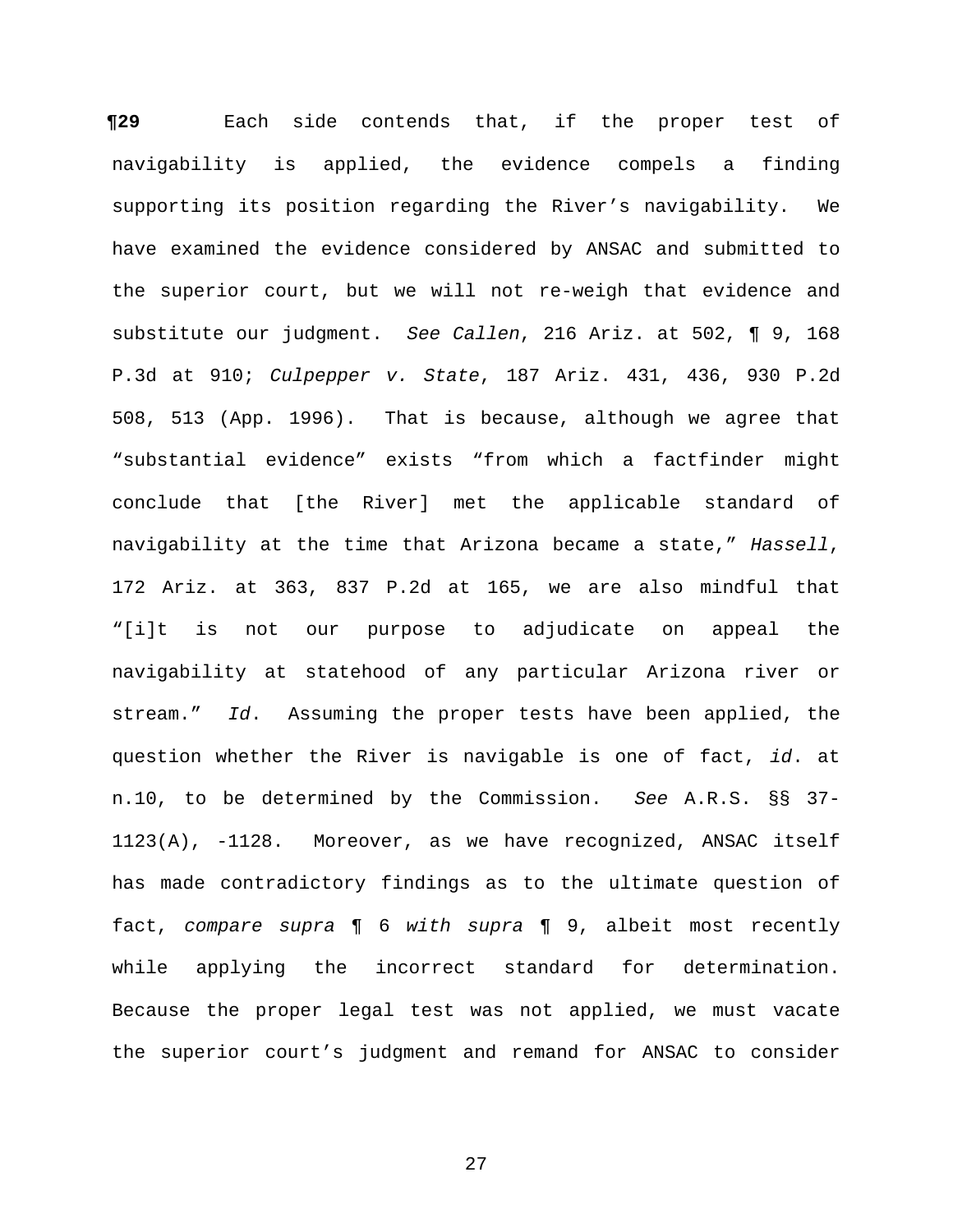whether the River would have been navigable had it been in its ordinary and natural condition on February 14, 1912.<sup>[16](#page-27-0)</sup>

**¶30** The next question that we must then address is: When was the River in its natural condition? The obvious answer is that it was in its natural condition before the Hohokam people arrived many centuries ago and developed canals and other diversions that actively diverted the River. However, little if any historical data exists from that period. Further, the uncontroverted evidence suggests that these diversions disappeared through non-use over the centuries, and by the 1800s, the River had largely reverted to its natural state. Consequently, the River could be considered to be in its natural condition after many of the Hohokam's diversions had ceased to affect the River, but before the commencement of modern-era settlement and farming in the Salt River Valley, when some of the Hohokam's diversions were returned to use and other man-made diversions and obstructions began to affect the River. Evidence

<span id="page-27-0"></span><sup>16</sup> Because we vacate on this basis, we do not consider the litigants' arguments regarding repose-of-title issues, whether a finding of navigability would grant the State interest in the River's bedlands within the boundaries of the Gila River Indian Reservation, and whether ANSAC misconstrued the "highway for commerce" test.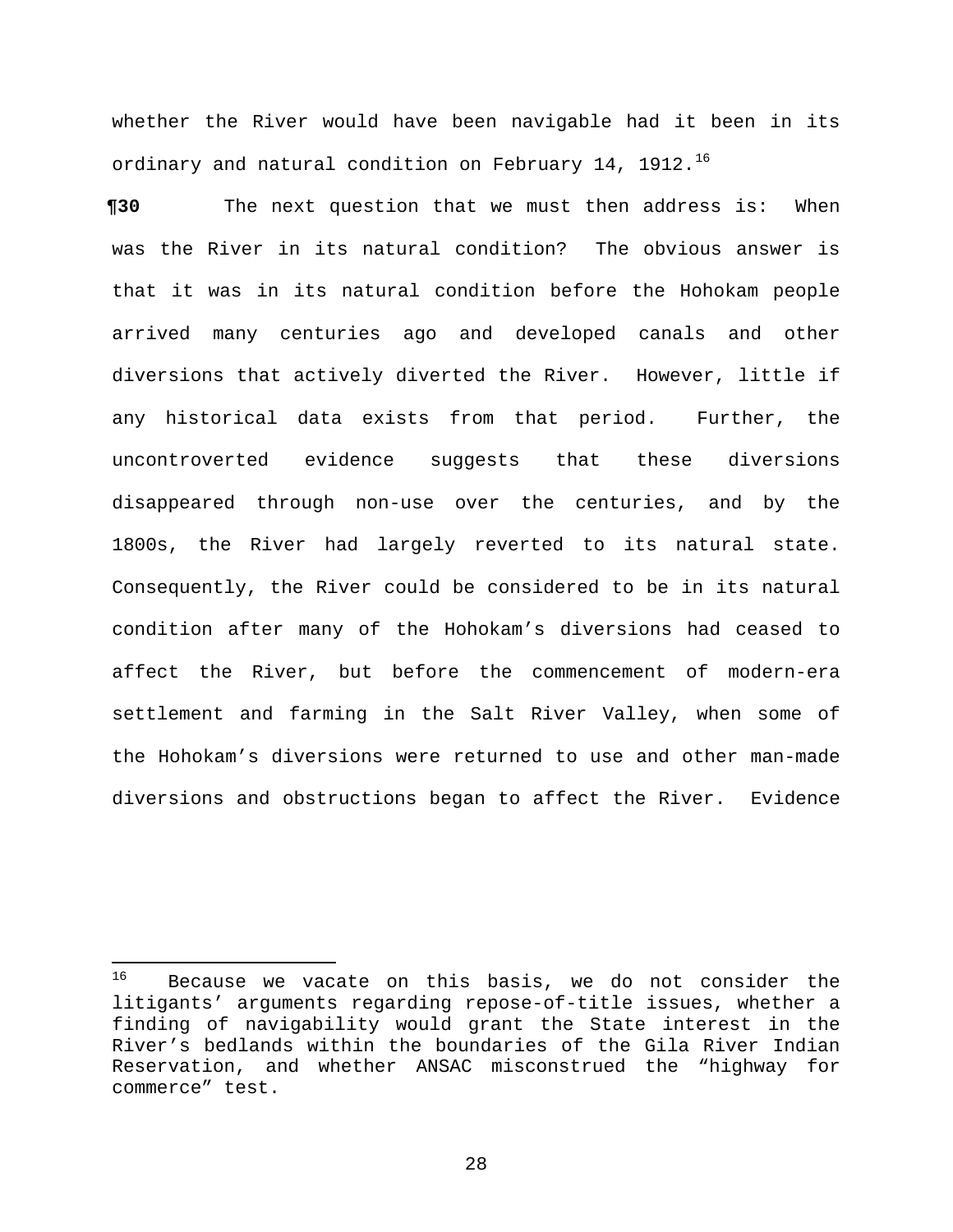from that early period should be considered by ANSAC as the best evidence of the River's natural condition.<sup>[17](#page-28-0)</sup>

# *III. ANSAC's Consideration of Evidence*

**¶31** Appellants also contend that ANSAC erred in reviewing and considering expert opinions and other evidence that evaluated the River in its depleted condition - after dams, canals, and other man-made diversions – rather than when it was free of artificial obstructions. Although evidence of the River's condition after obstructions caused a reduction in its flow is likely of less significance than evidence of the River in its more natural condition, and may in fact have "minimal probative value," Appellants' contention generally goes more to the weight to be afforded the evidence than its admissibility. *See generally United States v. Utah*, 283 U.S. 64, 82 (1931)

<span id="page-28-0"></span> $17$ <sup>17</sup> Quoting *Alaska v. United States*, 662 F. Supp. 455, 463 (D. Alaska 1987), the opponents of navigability argue that the requirement that navigability be determined at statehood means that "the *Daniel Ball* test is to be applied to the physical dimensions and configuration of the river existing at the time of statehood." We note, however, that this statement of the court has its genesis in the State of Alaska's argument "that the requirement of the equal footing doctrine that a waterway must have been navigable at the time of statehood for title to have passed to the state means only that changes which have occurred in the physical configuration of the waterway since the time of statehood are to be disregarded for the purpose of determining title navigability." *Id*. at 459. We have no quarrel with that statement or the proposition that "[t]he key moment for the determination of title is the instant when statehood is created." *Alaska v. United States*, 213 F.3d 1092, 1097 (9th Cir. 2000). Accordingly, ANSAC must consider whether the River would have been navigable *in its ordinary and natural condition* on February 14, 1912.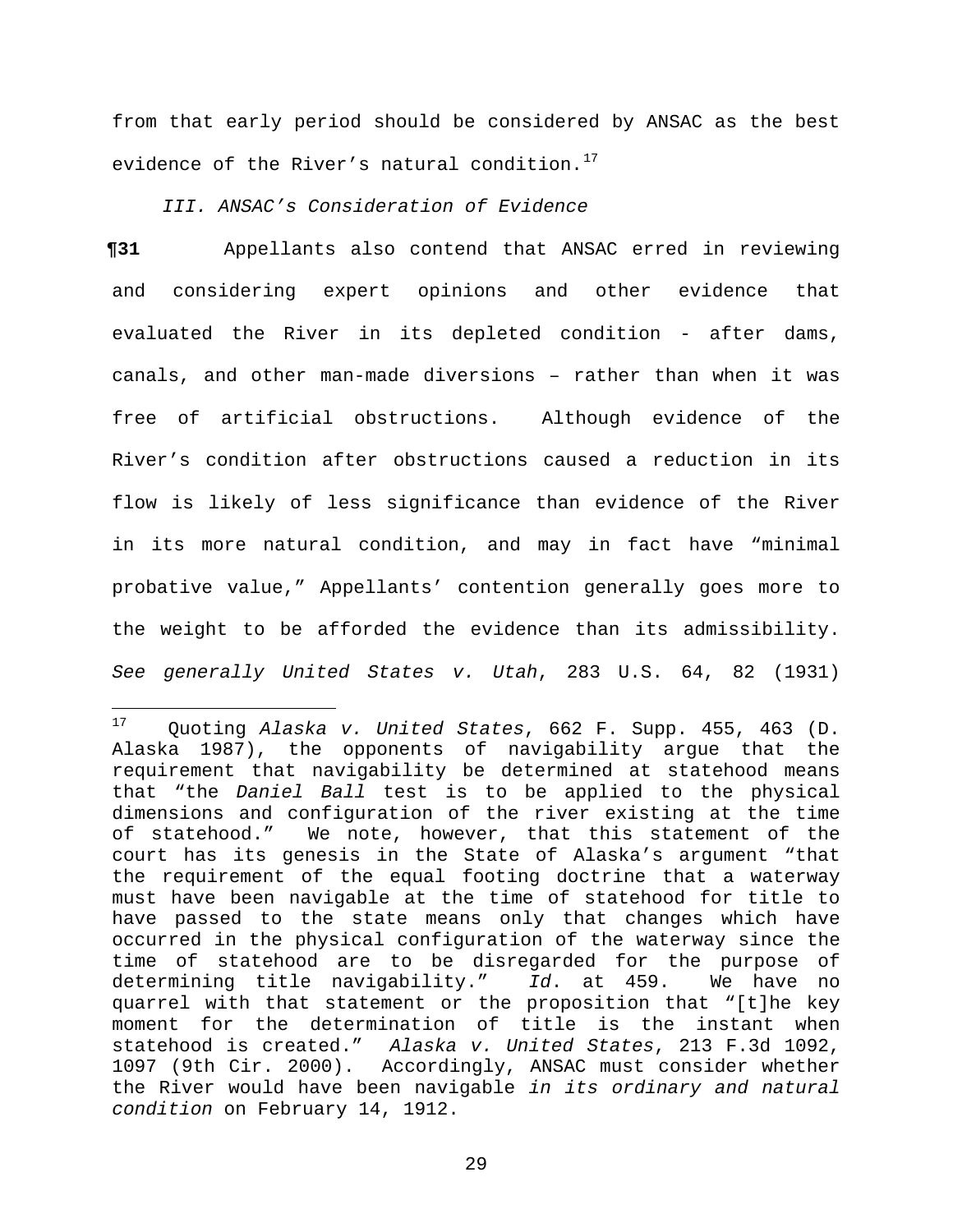("The evidence of the actual use of streams, and especially of extensive and continued use for commercial purposes may be most persuasive, but, where conditions of exploration and settlement explain the infrequency or limited nature of such use, the susceptibility to use as a highway of commerce may still be satisfactorily proved.").<sup>[18](#page-29-0)</sup> We will not fault ANSAC for considering all relevant evidence presented to it because that is the task with which ANSAC is charged. *See* A.R.S. § 37- 1128(A) (requiring that the Commission review *all* available evidence); *Defenders of Wildlife*, 199 Ariz. at 425, ¶ 52, 18 P.3d at 736 (reasoning that "all evidence should be examined during navigability determinations and no relevant facts should be excluded"). Even if evidence of the River's condition after man-made diversions is not dispositive, it may nonetheless be informative and relevant. *See generally Oregon*, 295 U.S. at 15-

<span id="page-29-0"></span><sup>18</sup> <sup>18</sup> *See also State v. Murray*, 184 Ariz. 9, 30, 906 P.2d 542, 563 (1995) (concluding in a criminal case that an expert's failure to follow prescribed FBI methodology for preserving and analyzing footprint evidence went to the weight rather than the admissibility of the evidence); *Hawkins v. Allstate Ins. Co.*, 152 Ariz. 490, 499, 733 P.2d 1073, 1082 (1987) ("[R]elevance requires only a modicum of rationally probative force."); *cf. Bledsoe v. Salt River Valley Water Users' Ass'n*, 179 Ariz. 469, 471, 880 P.2d 689, 691 (App. 1994) (citing *Wagner v. Coronet Hotel*, 10 Ariz. App. 296, 299, 458 P.2d 390, 393 (1969) ("Prior to the reception of evidence based on out-of-court experiments, it must ordinarily be shown that the experiments were conducted under substantially similar conditions to those prevailing during the occurrence in controversy. The conditions need not be identical and minor variations in conditions go to the weight rather than the admissibility[.]" (citations omitted))).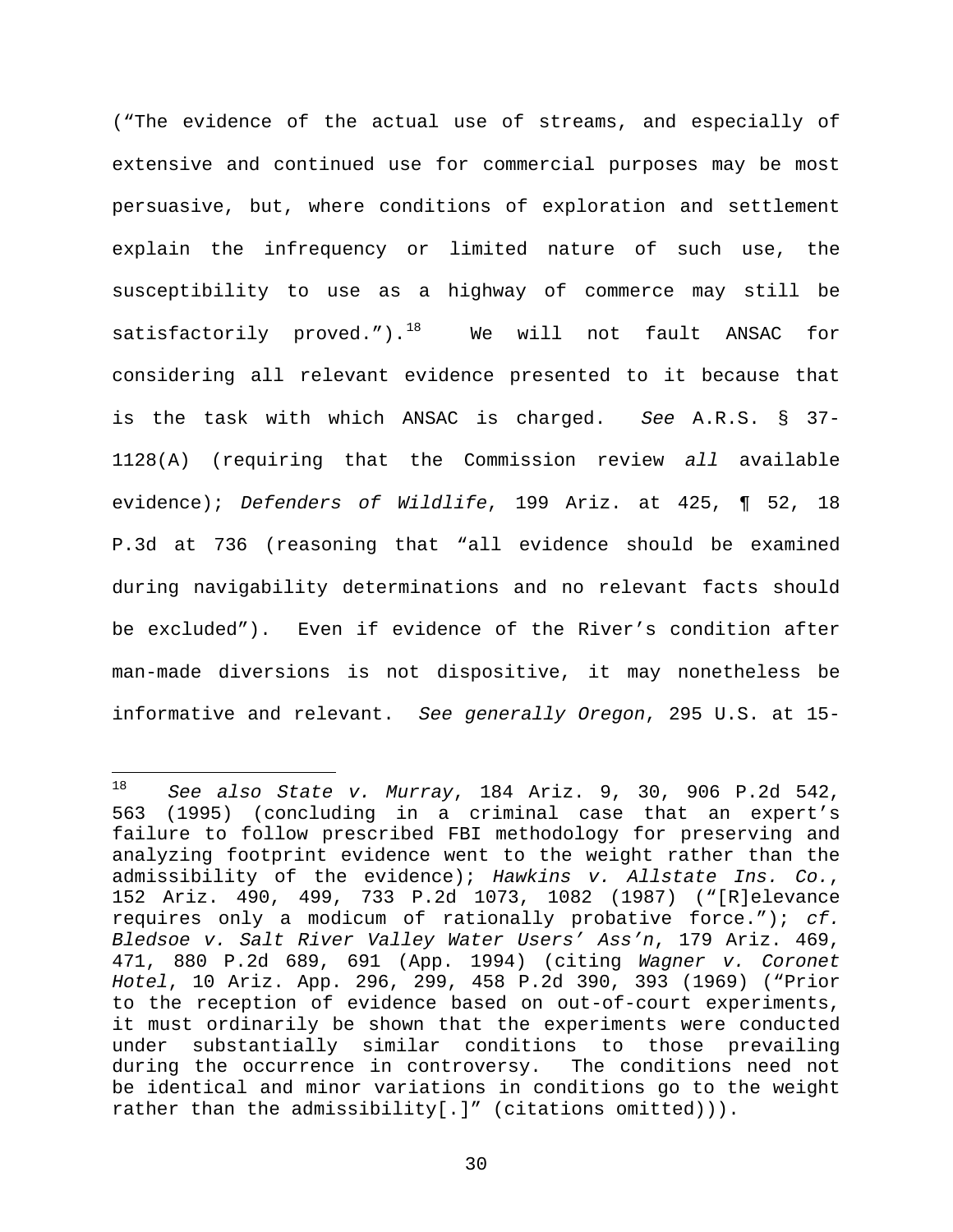18 (considering a master's report making findings of watercourses' present and past physical conditions). Assuming the evidence has indicia of reliability, the determination of the relevance and weight to be afforded the evidence is generally for ANSAC to make.

*IV. Preclusion of Appellants' Assertion of Navigability*

**¶32** SRP also contends that Appellants are precluded by the doctrines of *res judicata* and collateral estoppel from asserting the River's navigability based on proceedings in *Salt River Pima-Maricopa Indian Community v. Arizona Sand & Rock Co. ("SRPMIC")*, No. CIV 72-376-PHX, (D. Ariz. April 13, 1977), a consolidated federal district court case on which ANSAC relied in making its determination.

**¶33** The doctrines of *res judicata* and collateral estoppel have similar purposes but are nevertheless different. *Hawkins v. State Dep't of Econ. Sec.*, 183 Ariz. 100, 103, 900 P.2d 1236, 1239 (App. 1995).

 Under the doctrine of *res judicata*, a judgment on the merits in a prior suit involving the same parties or their privies bars a second suit based on the same<br>cause of action. This doctrine binds the same party This doctrine binds the same party standing in the same capacity in subsequent litigation on the same cause of action, not only upon facts actually litigated but also upon those points which might have been litigated. . . .

 The doctrine of "collateral estoppel" is a doctrine of issue preclusion. It bars a party from relitigating an issue identical to one he has previously litigated to a determination on the merits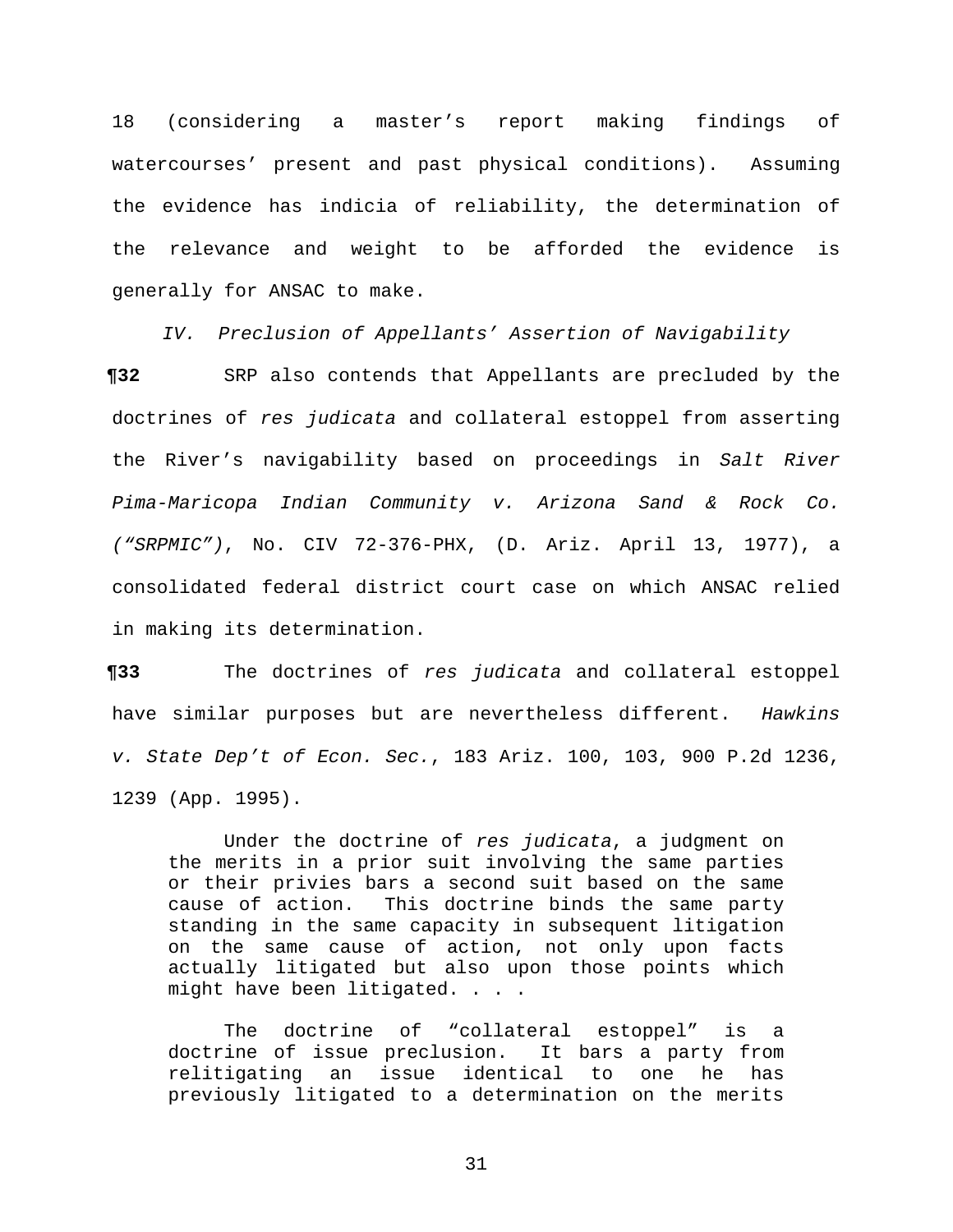in another action. The elements necessary to invoke collateral estoppel are: the issue is actually litigated in the previous proceeding, there is a full and fair opportunity to litigate the issue, resolution of such issue is essential to the decision, there is a valid and final decision on the merits, and there is a common identity of the parties.

*Id*. (quoting *Gilbert v. Bd. of Med. Exam'rs*, 155 Ariz. 169, 174, 745 P.2d 617, 622 (App. 1987) (citations omitted), *superseded on other grounds by statute as stated in Goodman v. Samaritan Health Sys.*, 195 Ariz. 502, 508 n.7, ¶ 25, 990 P.2d 1061, 1067 n.7 (App. 1999)). "Whether by way of res judicata or collateral estoppel, the preclusive effect of a judgment is limited to parties and persons in privity with parties." *Daystar Invs., L.L.C. v. Maricopa County Treasurer*, 207 Ariz. 569, 573, ¶ 15, 88 P.3d 1181, 1185 (App. 2004) (citing *Fremont Indem. Co. v. Indus. Comm'n*, 144 Ariz. 339, 342, 697 P.2d 1089, 1092 (1985) ("[I]t is axiomatic that a stranger to a litigation may not be bound by a determination made therein for purposes of subsequent litigation.")).

**¶34** In 1972, the Salt River Pima-Maricopa Indian Community filed an action in federal court to eject certain defendants from lands claimed to be part of the Salt River Indian Reservation ("the Reservation").<sup>[19](#page-31-0)</sup> A portion of the lands in

<span id="page-31-0"></span><sup>19</sup> The case resulted in a published decision, but the issues resolved in that decision are unrelated to the issue raised in this case by SRP. *See SRPMIC*, 353 F. Supp. 1098 (D. Ariz. 1972).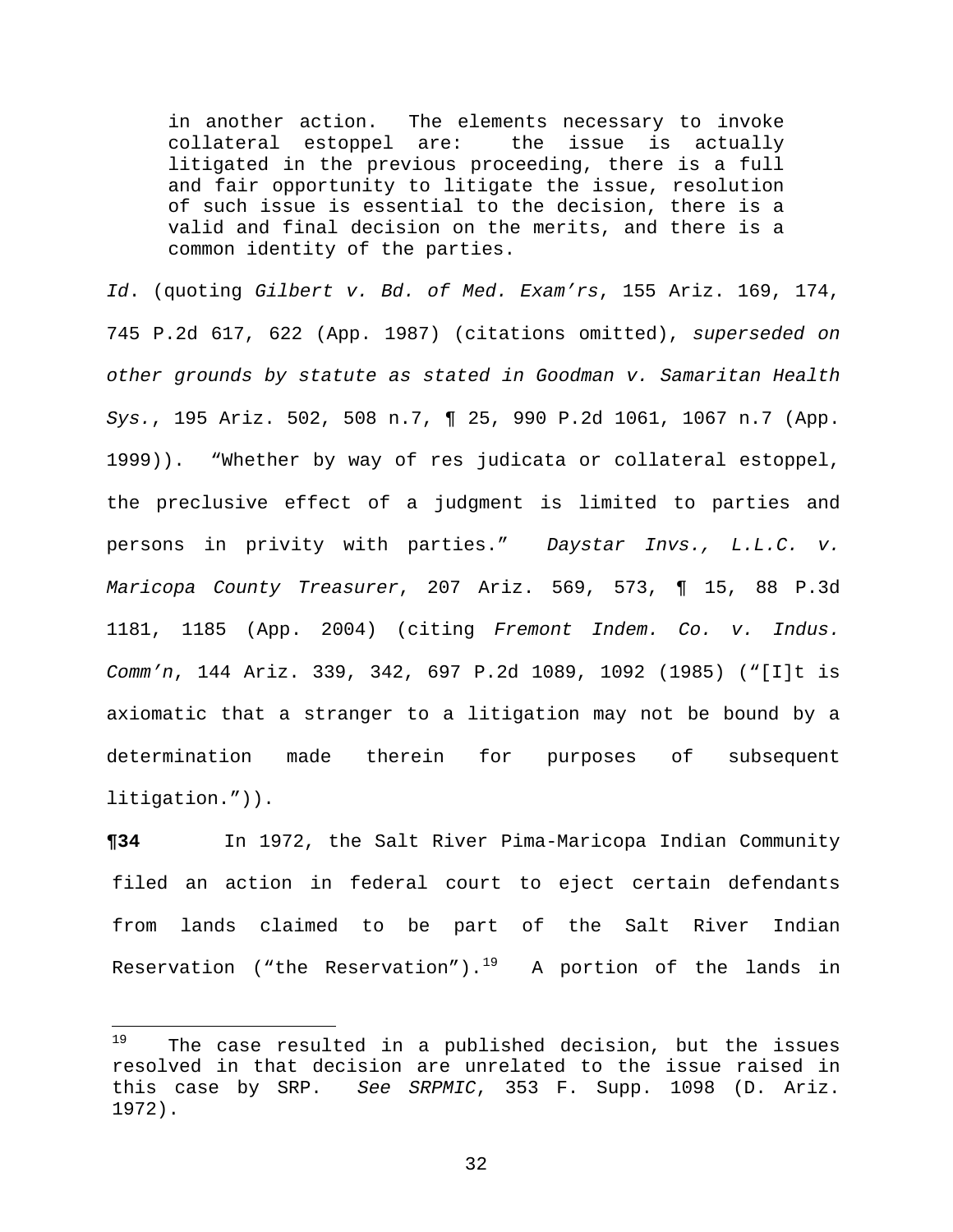dispute was situated within the banks of the River below Granite Reef Dam. A series of cases involving the south boundary of the Reservation followed and were consolidated. SRP, the State, and Maricopa County were among the parties involved in the consolidated action. In its consolidated pretrial order, the district court noted, "The following fact[] [is] admitted by the parties and require[s] no proof: . . . The Salt River is not now and never has been a navigable river." Later, in its final judgment, the court adopted the parties' stipulations by finding "all of the facts agreed to by the parties in the Pre-Trial Order."

**¶35** SRP contends that, because the parties in *SRPMIC* stipulated that the River was not navigable, and that stipulation was incorporated in the district court's final judgment, the State is (and therefore Appellants are) precluded from litigating the issue of navigability in this case. We disagree.

**¶36** This court previously rejected a similar argument with respect to the River in *Calmat of Arizona v. State ex rel. Miller*, 172 Ariz. 300, 836 P.2d 1010 (App. 1992), *affirmed in part and vacated in part on other grounds*, 176 Ariz. 190, 859 P.2d 1323 (1993). In *Calmat*, the plaintiff in an inverse condemnation action argued that the State should be estopped from asserting an ownership interest in the River's bedlands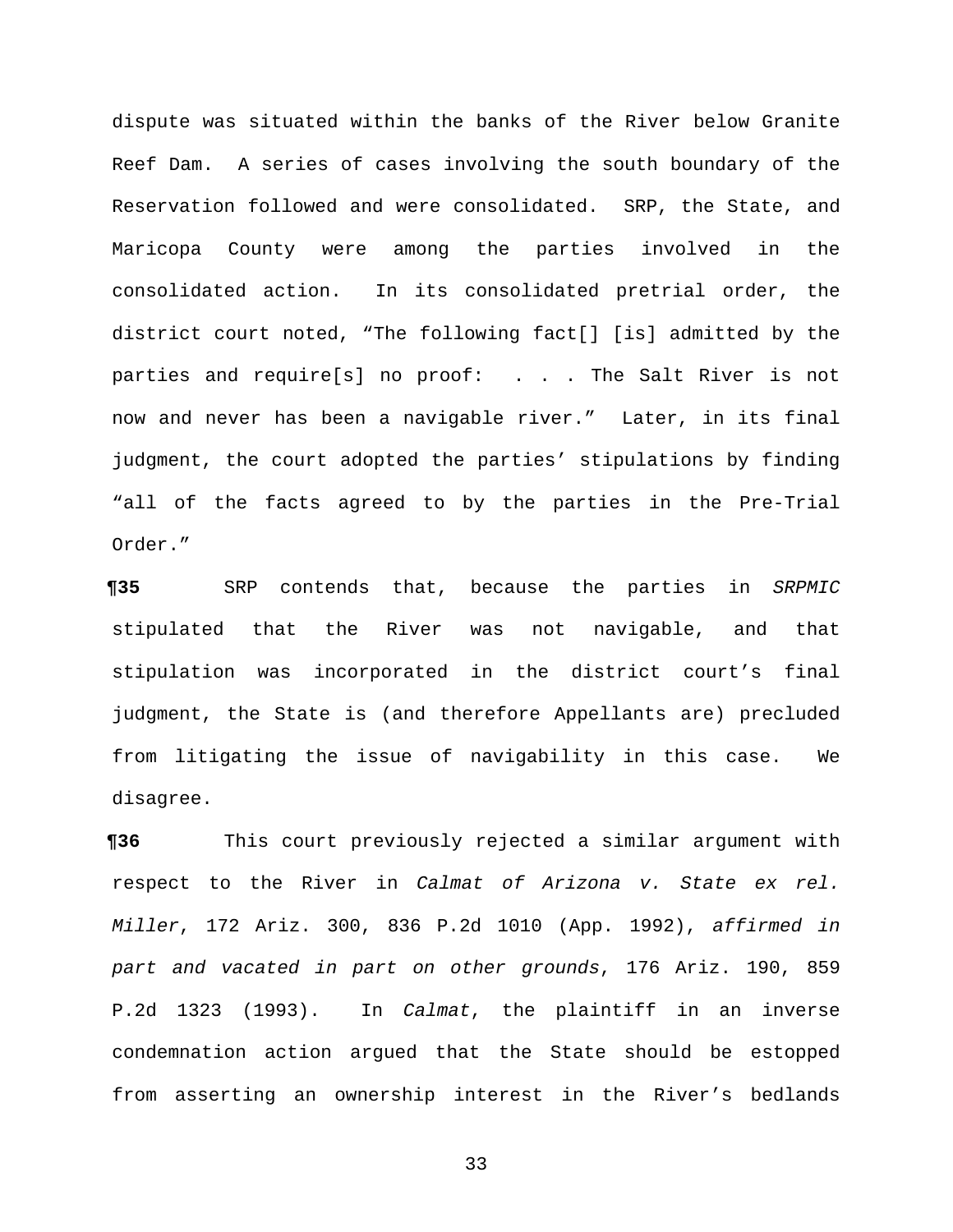because the State's motion for summary judgment in *Hassell* had argued that the State did *not* own the Salt River bed. *Id*. at 310-11, 836 P.2d at 1020-21. Reasoning that such a conclusion would be inconsistent with our analysis and holding in *Hassell*, we held that the State was not only free to assert the navigability and its ownership of the River's bedlands, but had a duty to do so under the public trust doctrine. *Id*. at 311, 836 P.2d at 1021.

**¶37** We also note that *SRPMIC* involved causes of action in trespass and ejectment, not navigability for public trust purposes. Further, the State in that case consisted of the Director of the Arizona Department of Transportation ("ADOT") (formerly the Arizona State Highway Commission), whose interest in the subject property was limited to certain licenses and permits for removal of sand and gravel, and rights-of-way granted to ADOT by the Bureau of Reclamation, not the State Land Commissioner, who is responsible for advocating for the public trust. *See* A.R.S. § 37-1102. Thus, neither the ASLD nor any other Appellants in this case were parties to the *SRPMIC* lawsuit. Further, in *SRPMIC*, the district court was not required to and did not conduct the particularized assessment of the River's navigability required by *Hassell*. *See* 172 Ariz. at 371, 837 P.2d at 173; *see also Calmat*, 172 Ariz. at 311, 836 P.2d at 1021. Instead, the court simply adopted the parties'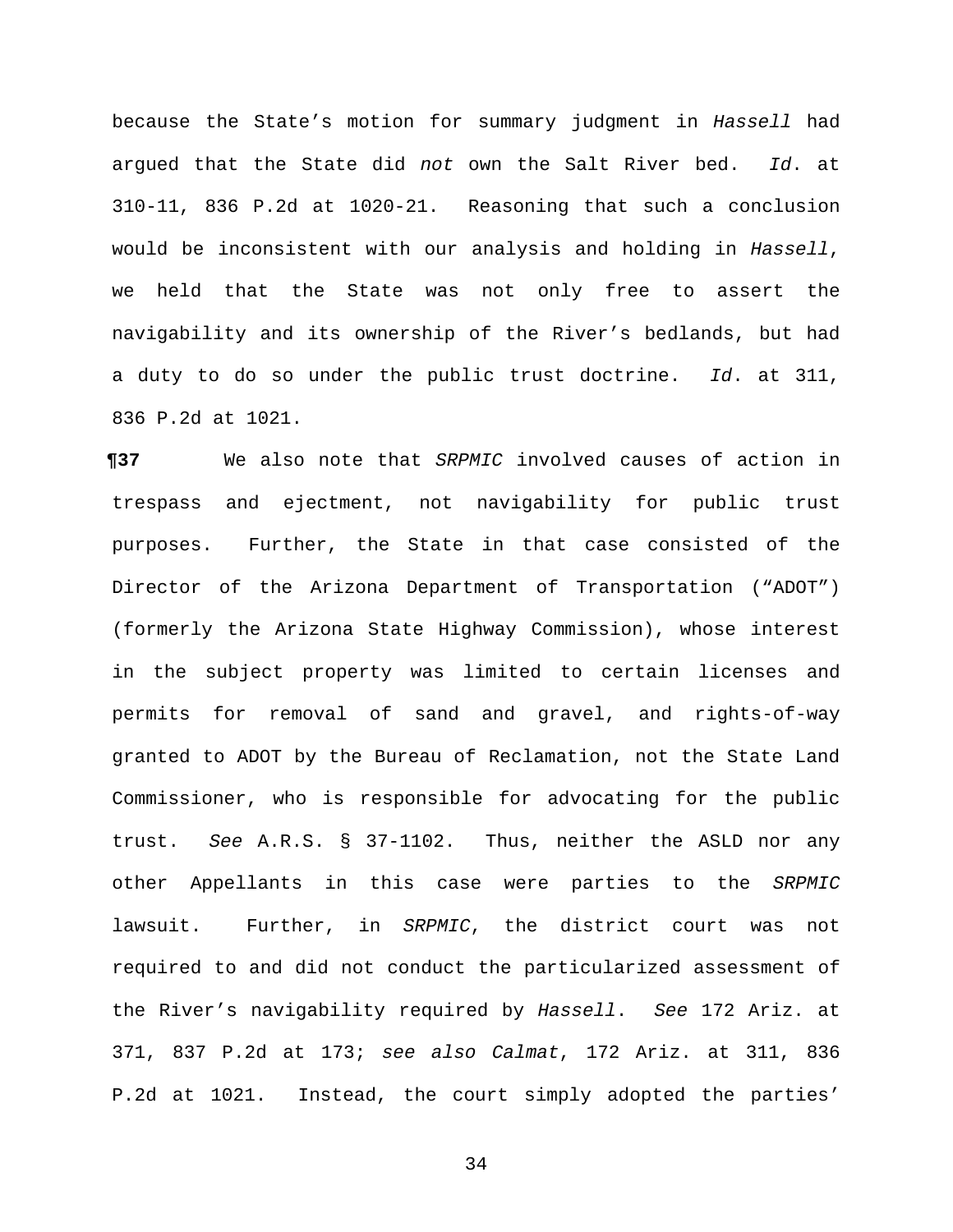stipulations. Because the Director of ADOT could not simply give away potentially public trust land, *see Hassell*, 172 Ariz. at 371, 837 P.2d at 173, *SRPMIC* is irrelevant to these proceedings and the doctrines of *res judicata* and collateral estoppel do not apply.

*V. Attorneys' Fees and Costs*

**¶38** Finally, Appellants Defenders of Wildlife, Donald Steuter, Jerry Van Gasse, and Jim Vaaler request an award of attorneys' fees and costs associated with this appeal pursuant to A.R.S. § 12-348 (2003) and the private attorney general doctrine. *See Defenders of Wildlife*, 199 Ariz. at 428, ¶¶ 65- 66, 18 P.3d at 739. Because they are the prevailing party on appeal, we grant their request, contingent on their compliance with Rule 21(a) and (c) of the Arizona Rules of Civil Appellate Procedure.

### **CONCLUSION**

**¶39** For the aforementioned reasons, we vacate the superior court's judgment upholding ANSAC's administrative determination